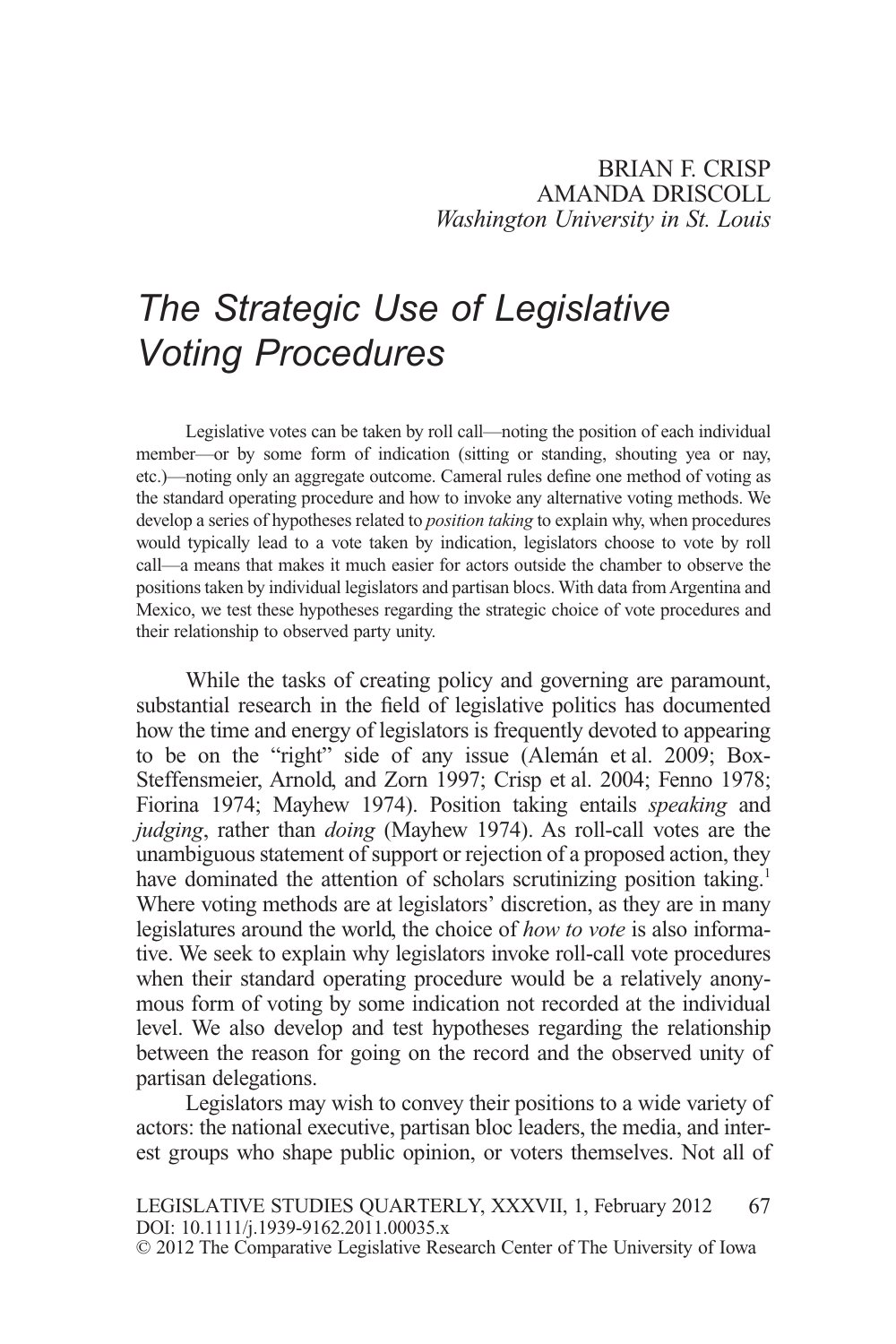these actors are equally attentive or equally capable of monitoring legislators' signals. Political insiders such as party leaders and the executive are able to constantly observe legislators' behavior. They, or their trusted associates, are there when legislators draft committee reports, when they intervene in legislative debates, when they propose bills or amendments, and when they shout "aye" or "nay" to express their preferences on an issue facing the legislature (hereafter we will refer to votes taken by a means that does not entail recording of individual members' positions as voting by "indication"). Most actors outside the legislature, however, suffer from a case of "informational asymmetry" (Carey 2008). Outsiders often do not have the means or resources to systematically observe the nuanced details of legislative life. Instead, it will take a relatively blunt instrument to stake out a position that can be easily observed by the media, interest groups, or individual voters. Roll-call votes can serve that purpose. They allow individual legislators to position take and provide all observers with a clear signal of not only where they as individual members stand but also whether they are standing together as part of a relatively cohesive partisan bloc.

This last point means that even those insiders who can constantly monitor the positions of legislators may care differently about behavior visible only to them and behavior visible to outsiders as well. Presidents and bloc leaders may expect copartisan legislators to serve as their agents when drafting committee reports, offering amendments, voting by indication (for, example, shouting "aye" or "nay"), *and* when voting by roll call. However, it is only in the latter instance that the faithfulness of the agent to the insider principal is on display for even outsiders to observe. Choosing to put legislators on the record individually may make the threat of punishment or the promise of a reward more credible. Both the principal and the agent have the published record to which they may appeal. By extension then, party unity should be particularly high when position taking on issues important to the executive and legislative bloc leaders. When issues are less important to these important insiders, individual legislators may feel freer to respond to any "competing principals," electoral audiences whose preferences may diverge from those of powerful insiders (Carey 2008).

Most of the existing literature assumes that legislators must go on the record via roll-call procedures<sup>2</sup> and then seeks to determine what explains variations in party unity (Carey 2008; Shomer 2010). Taking one step back, we consider why legislators would *choose* to go on the record when they would ordinarily not have to, and then ask whether the determinants of the voting method are systematically related to party cohesiveness. As we noted above, key to our thinking is the importance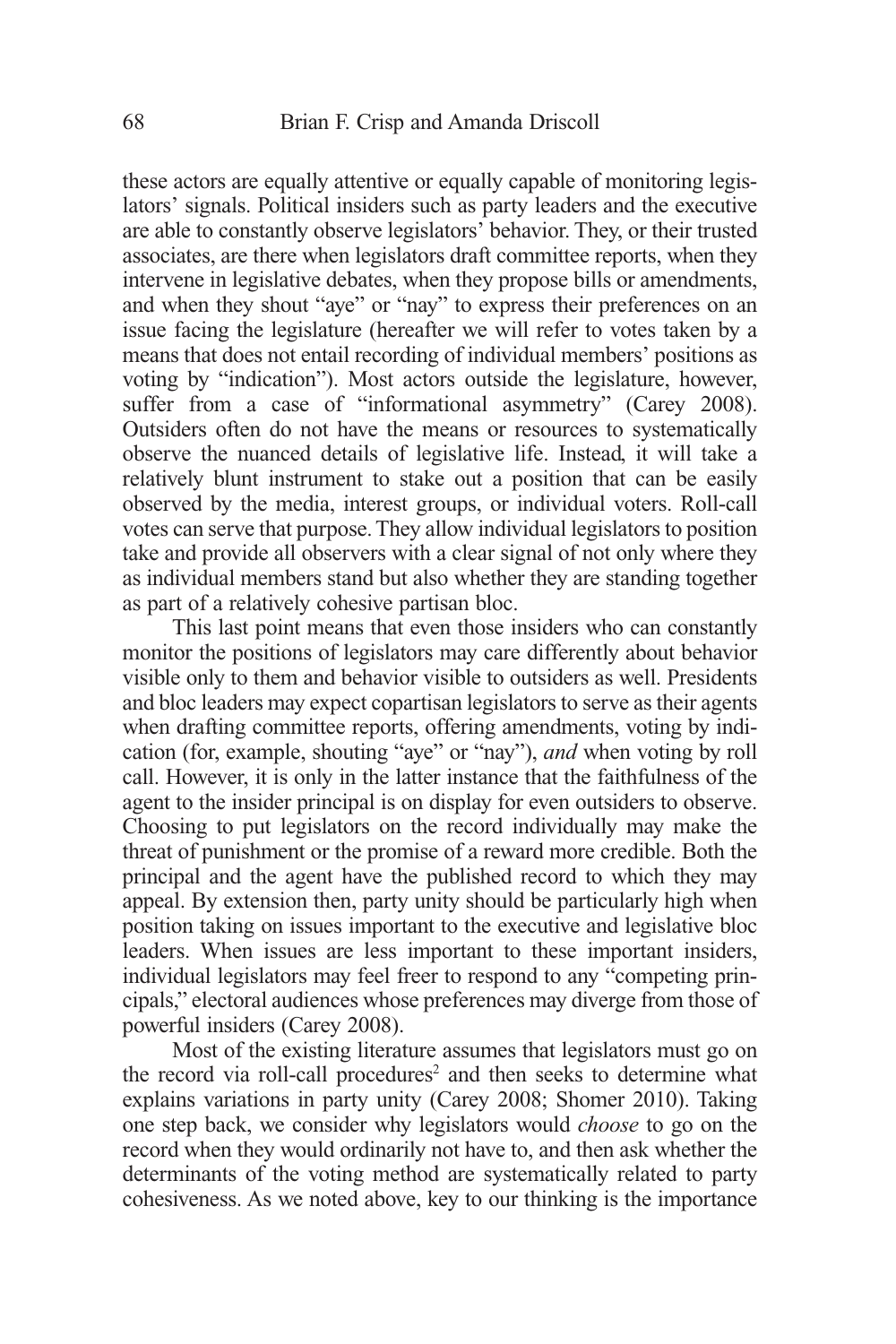of *position taking*. In short, we argue that there are characteristics of items before a legislature that makes public position taking (via roll-call procedures) particularly valuable for at least a subset of legislators. What is more, once staking a position publicly on these types of items, there are reasons to expect that legislative delegations will have reasons to appear generally cohesive if they can.

Where legislators have a choice, via their choice of voting methods, about whether their individual positions will be made public, if we find that vote methods are not randomly distributed across legislative activities and that the method of voting has an impact on how individual legislators vote, it could have substantial consequences for inferences based on visible (roll-call) legislative voting. For conclusions about legislators, partisan blocs, and law making, the discipline frequently relies on analyses of visible votes—without much consideration of the potential sample bias induced by the availability of multiple voting methods. $3$ If what is being voted on and the outcome of the vote are both a function of position-taking value, for example, inferences drawn regarding individuals' ideal points, party cohesion, the power of chamber leaders, or the legislative influence of the executive will be biased.

Regardless of the voting method, we can always learn what is being voted on, who initiated it, and whether it is controversial enough to generate a lengthy discussion. We can also learn which voting method was selected in order to come to a collective decision. Where multiple methods of voting are available to legislators, it is unlikely that the choice of a voting method is random. Moreover, if the roll-call method is invoked, we can learn whether particular matters were characterized by more or less party unity. By comparing what information we have about all votes across the methods by which votes are taken, we can gain insight into what legislators wish to communicate and to whom.

Using data from Argentina and Mexico, we explain why, when the standard operating procedure would typically lead to a vote taken by indication through a show of hands, for example, legislators choose to vote by roll call—a means that makes it much easier for interested parties outside the chamber to observe their individual decisions. When voting on final passage of a bill, roll-call procedures are required in both countries.<sup>4</sup> However, for the vast majority of legislative business, as we detail below, voting by indication is the standard operating procedure. Nonetheless, deputies can and do choose to go on the record, by invoking roll-call procedures, when it would otherwise not be the norm. It is this decision to publicly take a position, and its effect, that we will explain.

First we motivate our theorizing about the role of *position taking* for understanding the choice of voting procedures and the impact of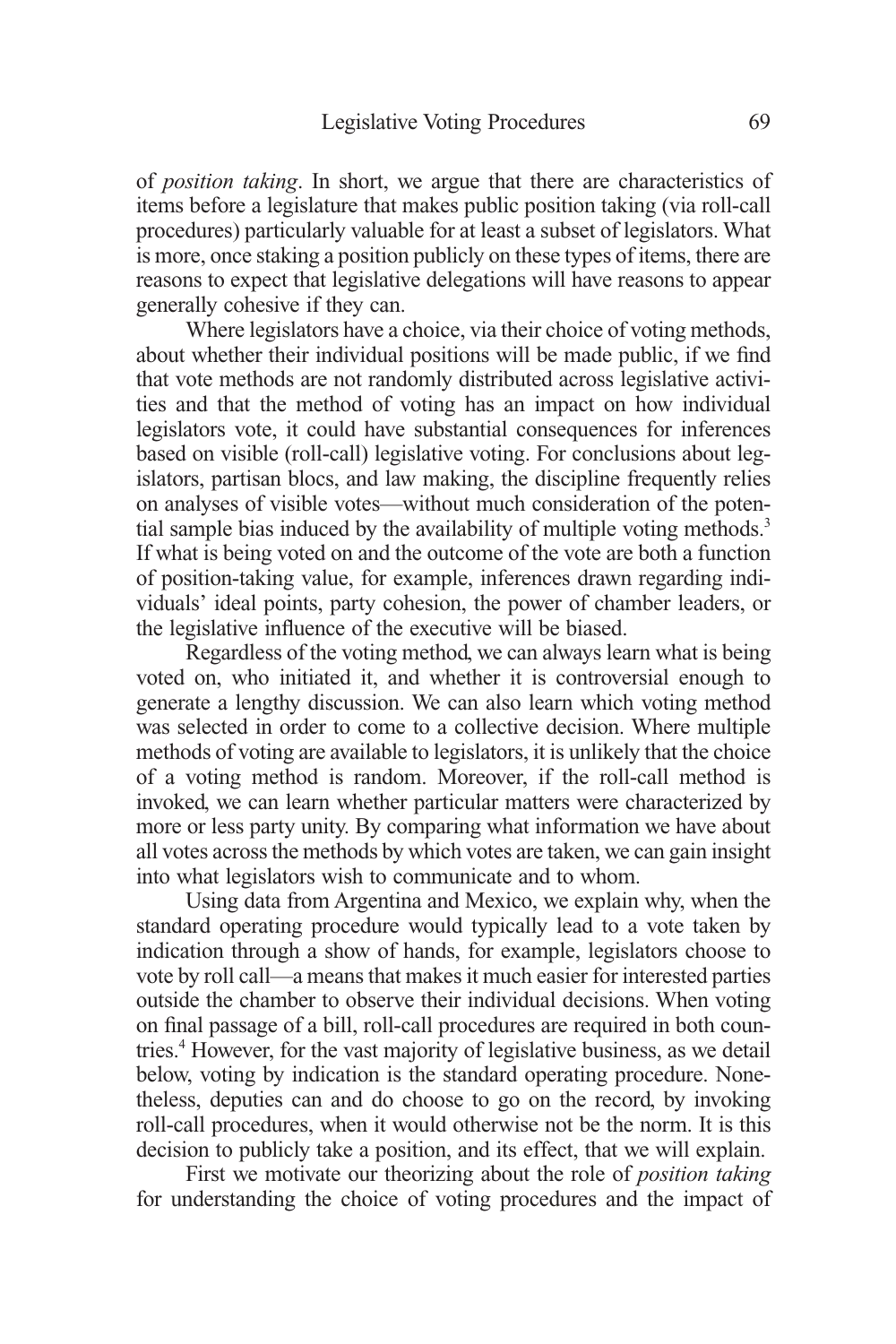position taking on party unity. We then document norms of vote transparency in legislative assemblies across Latin America, showing that choice over procedures is widespread, but variable. Turning then to the legislative minutes in Argentina and Mexico, we test our hypotheses. We find that the voting method invoked is systematically related to the position-taking potential of the item under legislative consideration and that the position-taking potential of an item in turn influences party unity.

#### **Theorizing about Legislative Voting**

Legislative voting is the central empirical phenomenon considered in most studies of legislative behavior. Published voting records are the basis of studies interested in individual legislators' preferences (Alemán et al. 2009; Hix, Noury, and Roland 2006; Jones et al. 2009; Rosas and Shomer 2008), party positions (Hix 2002; Kreppel and Hix 2003; Mattila 2004), party cohesiveness and discipline (Carey 2008; Cox 1987), and the dimensionality of the policy space and the fault lines of political conflict (Clinton, Jackman, and Rivers 2004; Poole and Rosenthal 2000; Rosas and Shomer 2008). Yet given the centrality of voting records to so many research questions, it is surprising how little attention political scientists have devoted to understanding fundamental elements of the data-generating process (Carrubba, Gabel, and Hug 2008; Hug 2009). When a single voting procedure is not mandated, what are the institutional requirements for invoking different voting methods and what explains legislators' decision to exercise the prerogative? What are public (roll-call) votes meant to communicate, and to whom? These questions have received relatively little attention in the existing literature.

Cameral rules define some method of voting as the standard operating procedure  $(SOP)$ ,<sup>5</sup> alternative voting methods, and the procedures by which those alternate methods may be invoked. Standard operating procedures determine to whom information is typically relayed when a vote is taken, though what can be learned and by whom varies with the method of voting (Carey 2008; Carrubba et al. 2006; Carrubba, Gabel, and Hug 2008; Hug 2009). Most cameral rules allow for voting by roll call: *indication* by a simple show of hands, rising to one's feet, shouting "aye" or "nay" at the appropriate time,  $6$  and, less frequently, by secret ballot. Individual legislators' positions when voting by *indication* through raising one's hand or shouting "aye" or "nay," etc.—may be observable to political insiders, such as bloc leaders or allies of the president, but they are not readily available to potentially interested groups outside the chamber, such as interest groups, watchdog organizations, or common voters (Carey 2008). Therefore, the decision to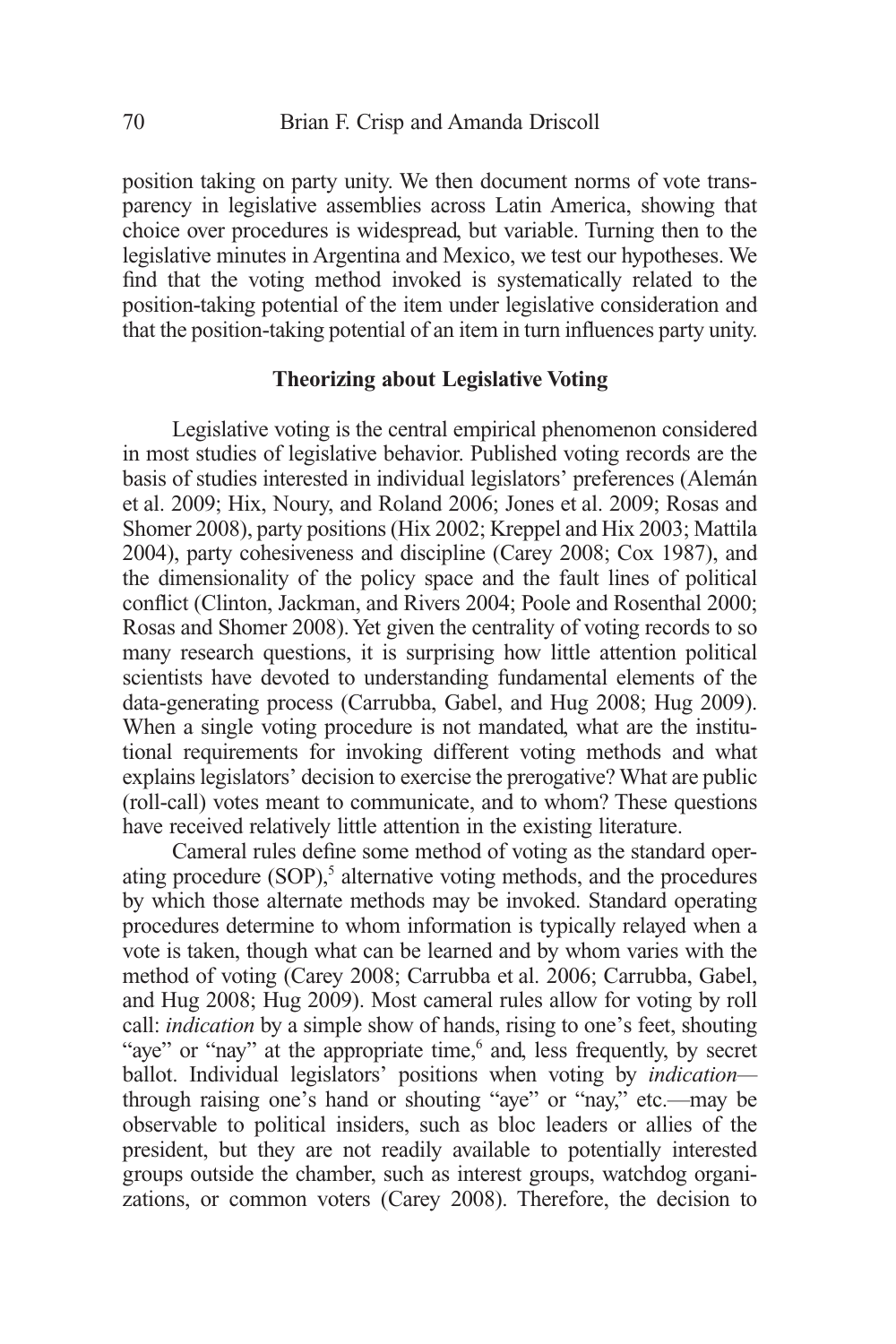invoke an alternative method may be telling in itself because it changes the audience—and possibly the content of the signal itself (how each member ultimately votes).

Preferences over vote visibility vary across individuals, institutional context, and time (Jenkins and Stewart 2003; Snyder and Ting 2005). For example, in institutional contexts where legislators face "competing principals" beyond their partisan bloc leaders in the legislature, they may be forced to choose among them if their individual vote decisions will be recorded. Carey (2007) finds that intraparty competition diminishes party unity as personal vote-seeking legislators vote with their individual constituencies in mind (Hix 2002; Shomer 2010). Moreover, partisan bloc unity is generally lower in federal systems where powerful subnational governors may exert pressure on copartisans in the national legislature to defend the state's interests (Eaton 2002; Samuels 2002). He also argues that directly elected executives are competing principals who, when they have interests that clash with those of legislative bloc leaders, may serve to decrease party unity (Alemán and Calvo 2010). Finally, opposition members tend to express stronger preferences for legislative transparency, as exposing unpopular governmental position may be one of the few tools they have at their disposal (Carey 2008).

Another thread in the existing literature focuses on roll-call procedures and their effects on party discipline (Cox and McCubbins 2005; Hix, Noury, and Roland 2005; Miller and Stokes 1963). Carrubba et al. (2006, 2008) and Hug (2009) tell a disciplining story, arguing that putting legislators' votes on record may increase party unity by making the detection of defectors easier. Party leaders who anticipate needing to use sticks and carrots to ensure that members vote the party line may employ roll calls simply to determine who merits the stick and who the carrot (Fenno 1987; Hix 2002; Jenkins and Stewart 2003).<sup>7</sup> Even if it is not necessary for making an individual member's position known, a roll call may make the threat of punishment for defection or reward for loyalty more credible. When all observers witness a member's vote choice, leaders may more acutely feel the need to follow through on possible punishments or rewards. Recent works have demonstrated that elective use of roll-call procedures tends to be associated with greater party unity, and some of this research explicitly underscores the point that the choice of legislative voting procedures may be strategic (Carrubba et al. 2006; Carrubba, Gabel, and Hug 2008; Hug 2009).

Beyond these very recent works, to date, most of our theorizing fails to consider when legislators wish to take a position and whether the visibility of the position they are taking affects its content (the vote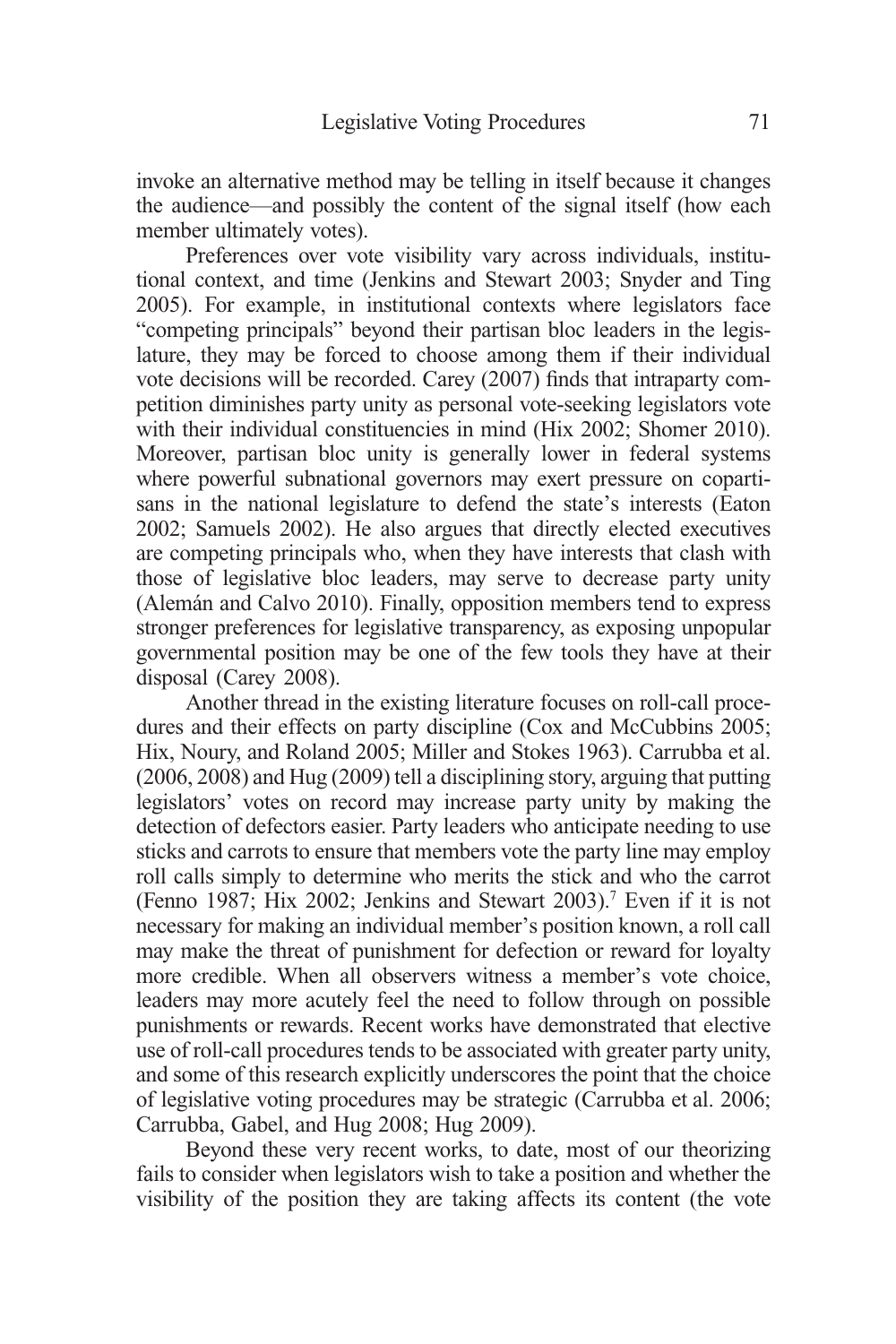choice). Instead, scholars usually assume that legislators must take a position—that their votes are made public—and that the signal they are sending is observable to any interested party. However, it is rare that cameral rules define only one means of taking a vote, and below we will show the variation across Latin American assemblies. We focus on the choice of voting procedures and the theoretical model we adopt conceives of roll-call votes as a means to advertise personal or party positions on particular issues (Benedetto and Hix 2007; Clinton 2006; Mayhew 1974). We reason that legislators may capitalize on the easy visibility of roll-call voting in order to stake out what they expect to be a popular position (Ames 1995; Box-Steffensmeier, Arnold, and Zorn 1997; Golden and Chang 2001; Hix 2004; Miller and Stokes 1963)—or perhaps to expose an opposition party for supporting an unpopular one (Carey 2008). Legislators know that roll-call results are often monitored by interest groups to rate legislators on the policies of most importance to the group (Groseclose, Levitt, and Snyder 1999). Even if individual constituents do not monitor roll-call votes, those results may still indirectly influence legislators' electoral futures (Bianco, Spence, and Wilkerson 1996; Smith 1995). Thus, our model of legislative voting is based on the reasoning that some items before the legislature have greater position-taking value than others, thus increasing the probability that an elective roll call will be invoked. We also reason that the position-taking value of the item—and being on the record regarding whether they supported or opposed it—will systematically influence party and bloc unity, typically, but not always, making them more unified.

In their seminal works on agenda setting in the United States Congress, Cox and McCubbins (1993, 1994, 2005) contend that much of the majority party's energy is devoted to controlling the legislative agenda (and other legislative resources), rather coalition building on each vote of final passage. The majority party "cartelization" strategically employs cameral procedures and the distribution of resources to ensure that those bills that reach a vote of final passage will not divide the governmental coalition and will best preserve the image of the ruling party for the good of its members (Cox and McCubbins 1993, 2005). While some defection from the party line on votes of final passage may be tolerated, breaking with one's party on procedural issues is paramount to desertion and often subject to harsh penalties or expulsion (Cox and McCubbins 2002; Sinclair 2000). This effect is especially pronounced for majority parties, whose primary objective is to maintain the "cartel."

Votes to alter the legislative agenda may be a particularly attractive opportunity for position taking for the opposition. Bräuninger and Debus (2009) find that opposition parties are more likely to attempt to change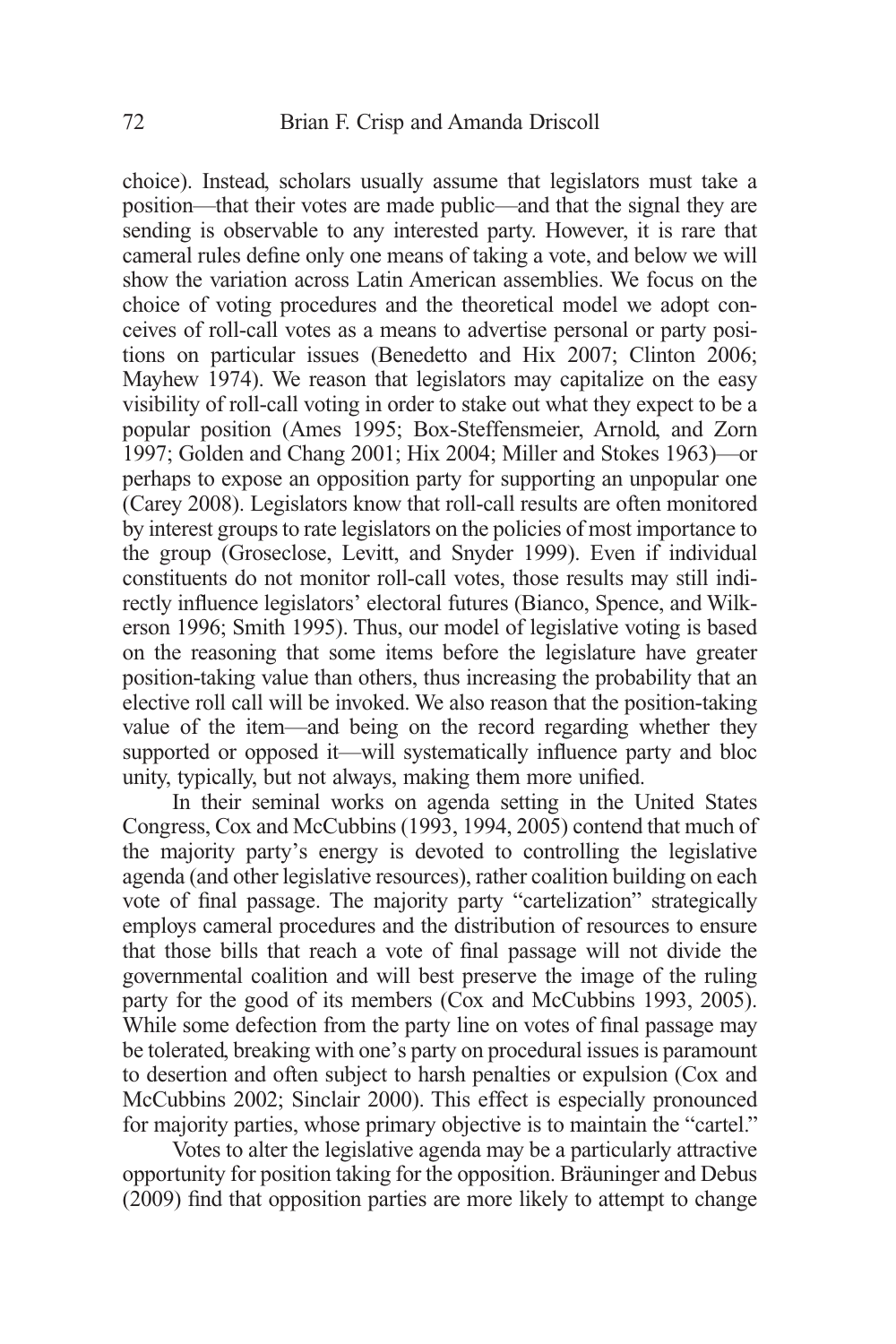the legislative agenda when the governing party or coalition is internally heterogeneous, suggesting that agenda changes might be an opportunity to expose political inconsistencies in the governmental platform. In addition, those in the opposition may wish to go on the record to document the futility of their attempts to influence the legislature's business, showing the homogeneity of their party in pursuit of alternative issues. Analogously, confidence votes in parliamentary systems are often advanced, even though the attempt to bring down the government will surely fail, because they are a highly publicized means of drawing attention to the difficulty the opposition faces in influencing the agenda (Benedetto and Hix 2007; Huber 1996). Without control over the agenda, the opposition may never get a chance to vote directly on the policies of greatest importance to their constituents. Yet publicly advertising their attempts to make an agenda change—even when they know their efforts will be rebuffed—may be a good way to stake out a position on an issue that would otherwise not reach the floor in a way that can be easily observed by external audiences.

Setting the agenda determines the substantive issues that will be discussed and the policy areas in which a change in the status quo is even an option (Cox and McCubbins 2002; Sinclair 2000). We reason that legislative blocs will elect to publicize their votes on motions to change the legislative agenda (Benedetto and Hix 2007; Huber 1996). Leaders of majority parties typically have no reason to invoke roll-call procedures for adopting or revising their preferred agenda. They can take positions, shape the agenda, and make policy directly on the issues that concern them most. However, we expect votes on the agenda to show relatively high levels of party unity. Members of ideologically cohesive parties will share a position on making sure the party's priorities are reflected in the legislature's business. Even if ideological cohesion is lacking, these are the exact votes on which partisan bloc leaders will attempt to exercise all the carrots and sticks at their disposal to enforce discipline.8 Enforcing discipline on the agenda can avoid embarrassing votes on issues that might divide their parties at a later date. It can also allow those who cannot get their issues on the agenda to express what they would prioritize if they were in control of the agenda (Carey 2008; Huber 1996).

H1A: *Legislators will want to make public their positions on proposals regarding the legislative agenda.*

H1B: *When a roll call is used to vote on an agenda item, party unity will be higher than votes on substantive, non-agenda items.*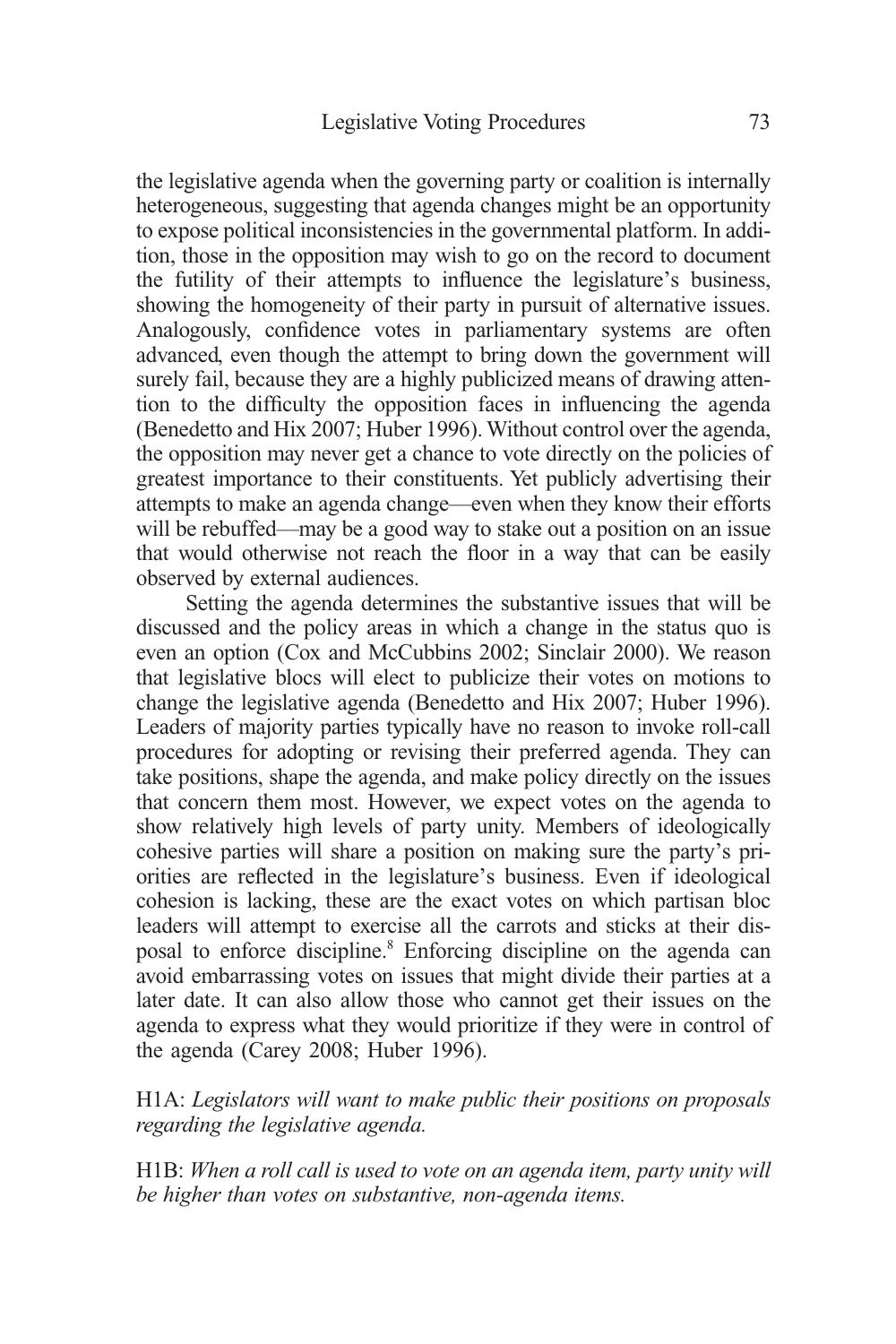Once the agenda is determined, legislators will elect to position take by invoking roll-call procedures on important issues that are already in the public eye. Directly elected presidents develop platforms of the policies they will pursue once in office (Canes-Wrone 2006). Given both formal and informal powers, the president's priorities often dominate the legislature's time and effort (Morgenstern and Nacif 2002; Shugart and Carey 1992). Executives enjoy inherent advantages in capturing public attention; making legislative items with their origins in the executive branch are relatively likely to be receiving media coverage (Canes-Wrone 2001b; Kernell 1986). Additionally, the executive branch, with its control over the bureaucracy, is more likely to have access to the information and expertise to draft major pieces of legislation with national importance. Roll-call voting in presidential systems gives all legislators an opportunity to publicize their support for—or dissent from—the presidential agenda (Carey 2007), and roll-call results are an easy way for outsiders to monitor the president's coalition (Ames 2002).

Given the president's national stature, we hypothesize that items initiated by the president are more likely to be voted on via roll call. Riding presidential coattails, legislators can take credit for their part in high profile and well publicized policymaking and legislation (Canes-Wrone 2001b).<sup>9</sup> What is more, given the tools at the president's disposal, we would expect that when a roll call is invoked it will show that the president, more often than not, successfully built support for his or her agenda. Thus, we would expect that votes on particularly important pieces of legislation originating in the executive will reflect the cleavages that divide parties from one another—making partisan blocs appear particularly cohesive, either for or against the president's agenda. Again, even if ideological cohesion is lacking, these are the exact votes on which partisan bloc leaders will attempt to exercise all their tools to enforce party discipline because party reputations are built on unified stances on the policies most important to voters.

## H2A: *Legislators will want to make public their positions on items initiated by the executive.*

H2B: *When a roll call is used to vote on an item with its origins in the executive branch, partisan voting unity will be higher than it is when voting on items with their origins in the legislative branch.*

Many decisions taken by legislatures may be characterized by a high level of consensus, due in large part to the gate-keeping efforts of majority parties in their control of the agenda. In these instances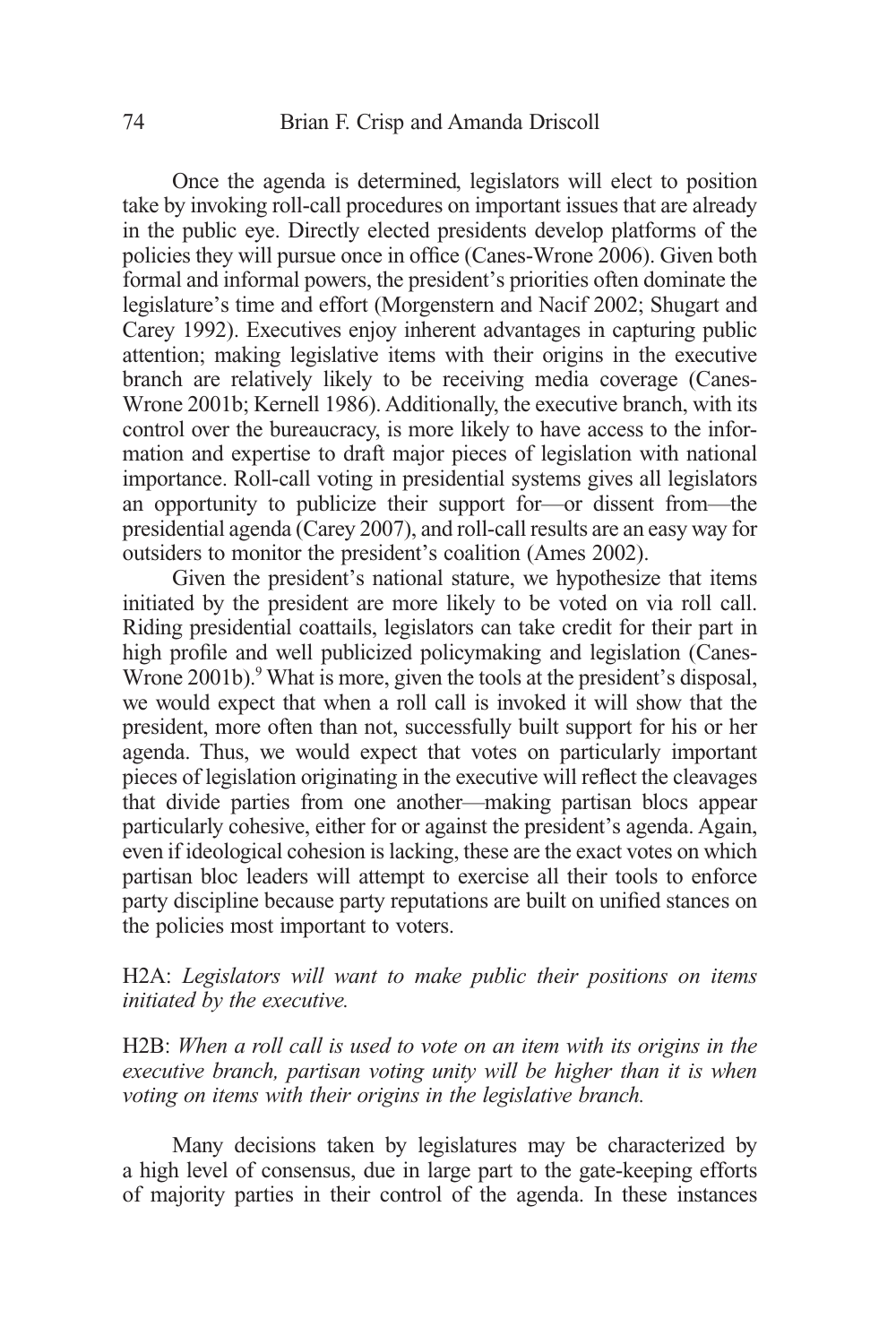discussion will likely be brief and the voting method quick and efficient, as no faction within the legislature would gain by invoking the roll-call process. Alternatively, lengthier debates may indicate political controversy (Baumgartner and Jones 2009; Martin and Vanberg 2004; Monroe, Colaresi, and Quinn 2008). Issue divisiveness may cause legislators' to want to justify their positions to different audiences or to try to frame actions in a particular light (Chong and Druckman 2007; Mayhew 1974; Riker 1986).

Appealing again to Carey's (2007) model of "competing principals," legislators must often weigh the pressures put on them by party bloc leaders, presidents, subnational officials, and their own constituents, not to mention their own conscience. Legislative speech is an opportunity to stake out and defend a position, even if members know the vote outcome will not (or will) go their way (Mayhew 1974). Speeches may be given to clarify a legislator's "true" commitments or to justify a vote that may contravene the wishes of one or more principals. Based on this rationale, we hypothesize that votes following longer than average debates will more often be taken by roll call, as opposed to some relatively anonymous *indication vote*, such as a vote by voice or show of hands.

Finally, issue divisiveness may also manifest at the level of party cohesion. Individual members may feel added pressure to justify their positions and an added desire to persuade, or perhaps chastise, their fellow members (King and Grimmer 2009). Thus, invoking a roll call on a much-debated item allows outsiders to see where legislators and partisan blocs stand on "hot button" topics, and the long debate gives them an opportunity to justify that position. If legislators' allegiances are pulled in one or more directions by "competing principals," then he or she may be compelled to publicly justify the reason for dissenting from the national party line. As such, we anticipate that votes that are preceded by longer than average debates (normalized by country) will manifest lower levels of party unity than items debated an average or less amount.

H3A: *Legislators will want to make public their positions on items debated for a longer than average period of time.*

H3B: *When a roll call is used to vote on an item that has generated a lengthy debate, partisan voting unity will be lower than on items debated a less than average amount of time.*

We have argued that while published voting records are central to most studies of legislative behavior, few works concern themselves with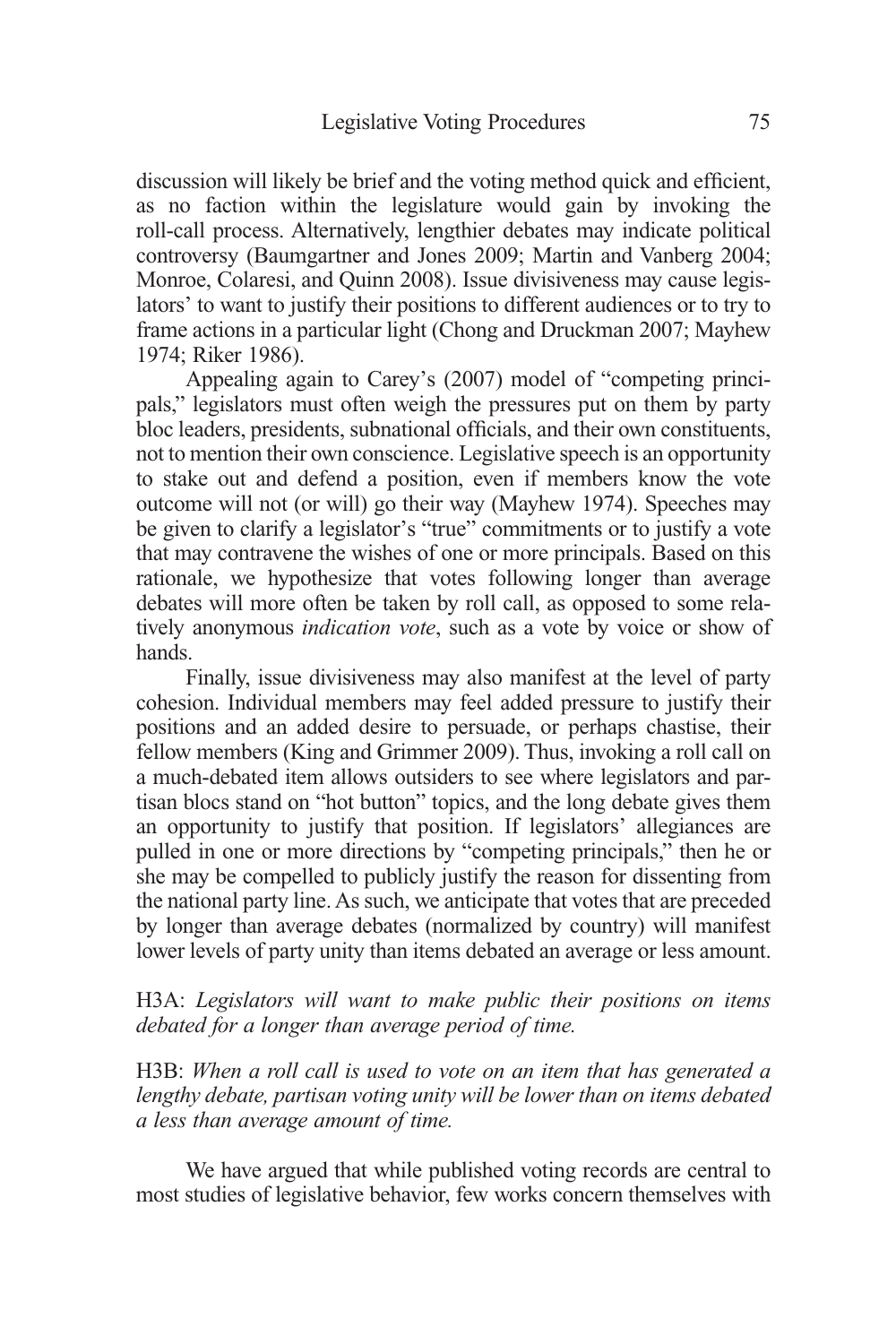the importance of the method of voting itself. Where voting by roll call is mandatory and universal, vote results will include votes about which a legislator cared very little and votes about which he or she cared a great deal. It will also include items on which they were "whipped" by bloc leaders and items on which they were left to their own consciences. In other words, the meaning of the voting record for each individual member may not intrinsically obvious. On the other hand, where a less visible alternative method of voting was available, the strategic choice among voting methods should be accounted for and considered informative. Our model of voting procedures capitalizes on both the competing principal's model of Carey (2008) and the disciplining model of Carrubba, Gabel, and Hug (2008). Emphasizing the *position-taking value* of roll-call voting, we have been able to deduce hypotheses about when roll-call procedures will be invoked and the subsequent influence on coalition voting unity.

In what follows, we first review the cameral procedures governing voting methods in legislative assemblies across Latin America. The standard operating procedures for voting and the ability to set aside those procedures vary widely across chambers, though legislators typically have a choice about when they will make their decisions visible to an audience beyond the legislature. We then examine our hypotheses about when legislators are most likely to position take via a roll-call vote. Next, we test hypotheses on whether the method of voting chosen influences unity. We conclude by returning to the relationship between our "position-taking" model and alternative models that focus on disciplining and competing principals. We also discuss the implications of our findings for inferences drawn from roll-call vote results when other means of voting are available to legislators (Hug 2009).

## **Voting Methods in Latin American Legislatures**

There is good reason to give some thought to the choice of voting procedures. Voting methods and the procedures by which they may be changed are detailed in Table 1.<sup>10</sup> While the standard operating procedure for voting varies, the cases where legislators do not have a choice among methods are relatively rare.<sup>11</sup> Nonetheless, the process by which an alternate method can be invoked differs greatly across chambers. Voting procedures are fixed in the Chilean lower and upper houses, the Dominican lower and upper houses, and the Nicaraguan unicameral assembly, where all votes are done by roll call.<sup>12</sup> Roll calls are mandated on votes regarding final passage of a bill in the Argentine lower and upper houses, the Mexican lower and upper houses, and the Peruvian unicameral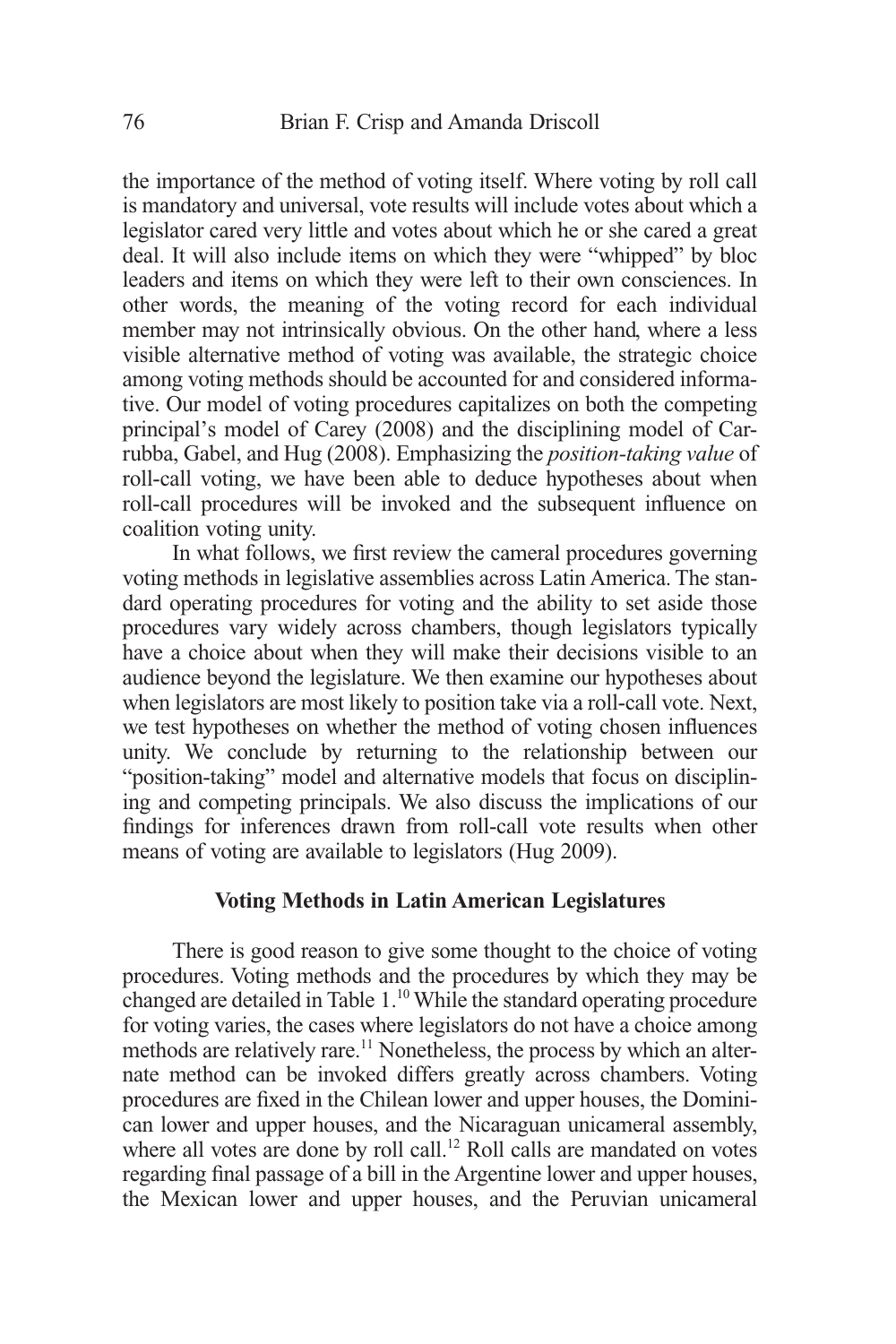|                  | Most Legislative Business                                                                                                                                                                                                                                  |                        | Final Passage Bills             |                        |
|------------------|------------------------------------------------------------------------------------------------------------------------------------------------------------------------------------------------------------------------------------------------------------|------------------------|---------------------------------|------------------------|
|                  | To Invoke Roll Call                                                                                                                                                                                                                                        | <b>Indication Vote</b> | To Invoke Roll Call             | <b>Indication Vote</b> |
| Argentina House  | $\leq$ 10% of those present                                                                                                                                                                                                                                | 50P                    | <b>SOP</b>                      | Not an Option          |
| Argentina Senate | $\geq 50\%$ of those present                                                                                                                                                                                                                               | <b>SOP</b>             | \$OP                            | Not an Option          |
| Bolivia House    | $\leq$ 10% of Members                                                                                                                                                                                                                                      | SOP                    | $\leq$ 10% of Members           | SOP                    |
| Bolivia Senate   | $\geq$ 5 0% of those present                                                                                                                                                                                                                               | <b>SOP</b>             | $\geq$ 50% of those present     | <b>SOP</b>             |
| Chile House      | SOP <sub>T</sub>                                                                                                                                                                                                                                           | Not an Option          | SOP†                            | Not an Option          |
| Chile Senate     | SOP <sub>†</sub>                                                                                                                                                                                                                                           | Not an Option          | SOP†                            | Not an Option          |
| Colombia House   | $\geq$ 50% of those present                                                                                                                                                                                                                                | <b>SOP</b>             | $\geq$ 50% of those present     | SOP                    |
| Colombia Senate  | $\geq$ 50% of those present                                                                                                                                                                                                                                | SOP                    | $\geq$ 50% of those present     | SOP                    |
| Costa Rica       | $\geq$ 50% of those present                                                                                                                                                                                                                                | <b>SOP</b>             | $\geq$ 50% of those present     | <b>SOP</b>             |
| DR House         | SOP <sup>+</sup>                                                                                                                                                                                                                                           | Not an Option          | SOP†                            | Not an Option          |
| DR Senate        | SOP+                                                                                                                                                                                                                                                       | Not an Option          | SOP <sub>T</sub>                | Not an Option          |
| Ecuador          | $\leq$ 10% of Members                                                                                                                                                                                                                                      | <b>SOP</b>             | $\leq$ 10% of Members           | <b>SOP</b>             |
| El Salvador      | $\leq$ 10% of Members                                                                                                                                                                                                                                      | \$OP                   | $\leq$ 10% of Members           | <b>SOP</b>             |
| Guatemala        | $\leq$ 10% of Members                                                                                                                                                                                                                                      | SOP                    | $\leq$ 10% of Members           | <b>SOP</b>             |
| Honduras         | $\leq$ 10% of Members                                                                                                                                                                                                                                      | SOP                    | $\leq$ 10% of Members           | <b>SOP</b>             |
| Mexico House     | $\leq$ 10% of Members                                                                                                                                                                                                                                      | SOP                    | SOP                             | Not an Option          |
| Mexico Senate    | $\leq$ 10% of Members                                                                                                                                                                                                                                      | <b>SOP</b>             | \$OP                            | Not an Option          |
| Nicaragua        | SOP*                                                                                                                                                                                                                                                       | Not an Option          | SOP*                            | Not an Option          |
| Panama           | $\geq$ 50% of Members                                                                                                                                                                                                                                      | SOP                    | ≥50% of Members                 | <b>SOP</b>             |
| Paraguay House   | $>10\%$ / <50% of those present                                                                                                                                                                                                                            | \$OP                   | $>10\%$ / $<$ 50% of Members    | <b>SOP</b>             |
| Paraguay Senate  | $>10\%$ / $<$ 50% of those present                                                                                                                                                                                                                         | SOP                    | $>10\%$ / $<$ 50% of Members    | <b>SOP</b>             |
| Peru             | $\leq$ 10% of Members                                                                                                                                                                                                                                      | SOP†                   | SOP <sub>T</sub>                | Not an Option          |
| Uruguay House    | $>10\%$ / <50% of those present                                                                                                                                                                                                                            | <b>SOP</b>             | $>10\%$ / <50% of those present | SOP                    |
| Uruguay Senate   | Procedure unspecified                                                                                                                                                                                                                                      | <b>SOP</b>             | Procedure unspecified           | <b>SOP</b>             |
| Venezuela        | $\leq 10\%$ of Members                                                                                                                                                                                                                                     | <b>SOP</b>             | $\leq$ 10% of Members           | <b>SOP</b>             |
|                  | <sup>†</sup> The use of electronic equipment to record indication votes—and their subsequent publication—renders them effectively the same as roll calls.<br>*Individuals' votes are "public" to the plenary but they are not later published (Carey 2008) |                        |                                 |                        |

TABLE 1<br>Voting Methods in Latin American Legislatures Voting Methods in Latin American Legislatures TABLE 1

Legislative Voting Procedures 77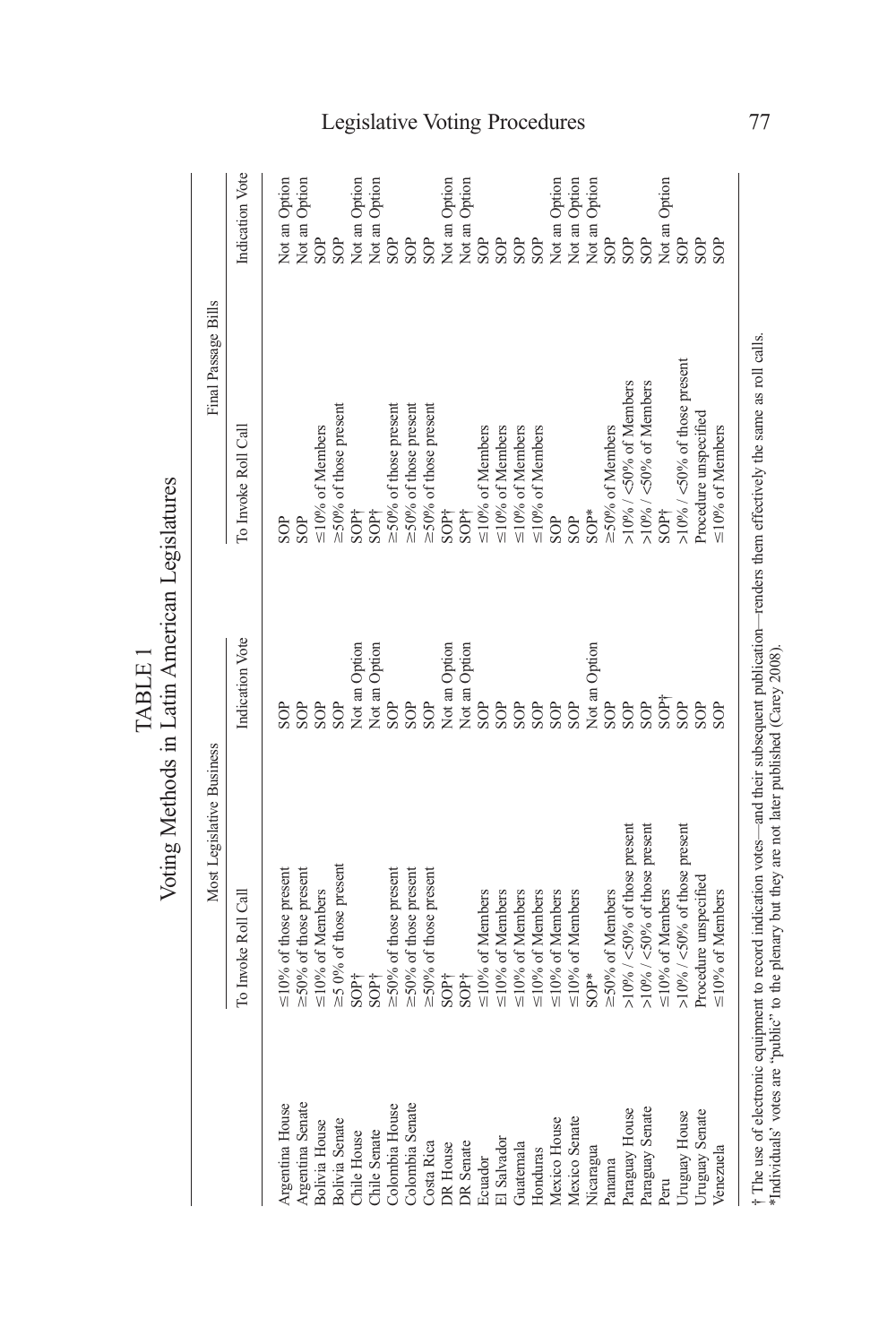assembly—though legislators can choose among voting methods for their normal business in these three countries.

Roll-call voting methods are most often defined as the standard operating procedure when legislators are taking a final vote on a piece of legislation—but even then in only a minority of cases. Voting by roll call is the SOP for votes of final passage in 10 of 24 chambers. In all the cases where roll call is the SOP for votes of final passage, it is the *only* voting method allowed.<sup>13</sup> In the remaining 14 cases, the SOP does not require that legislators go on the record with their individual votes on votes of final passage. This means that in order to take a position that is easily observed by outsiders, the typical mode of voting must be set aside and a roll call explicitly invoked.

In 19 of 24 chambers, the standard operating procedure for most votes is some verbal or physical indication where legislators' individual responses are not recorded. However, in all 19 of these cases, legislators have the option of choosing to go on the record via roll call if they so desire. In other words, legislators can decide to transform a vote decision that would have been directly visible to only legislative insiders into a public vote that may be monitored by actors outside the chamber. As Carey (2008) points out, interest groups, watchdog agencies, journalists, academics, and citizens are likely to lack the resources to monitor votes taken on the legislative floor by voice, a show of hands, etc. When legislators opt to invoke a roll call, they are making up for the informational asymmetries that these actors would otherwise suffer relative to political elites, including party bloc leaders and the president.

While the option is widespread, we can also see that the procedures for invoking this change vary widely. In some countries, it requires the consent of only a handful of members while in others it takes a majority or more. Thus, even within a chamber where the barrier is fixed, parties will differ in their size and unity, and as a result may also differ in their ability to select the voting method that best suits their particular goals. We will examine in further detail (in the rest of this article) two cases, Argentina and Mexico, where the threshold for deciding to go on the record is relatively low.

Argentina and Mexico pose particularly appropriate tests of our theory. Skeptics have suggested that voting procedures are unimportant—they are not strategically chosen and the use of one procedure over another has no effect on unity. *If* legislators are going to strategically choose voting methods, we should expect that they would do so only on *really important* tasks, like final passage of a bill. Thus, if we find support for our hypotheses here, where legislators are going about the bulk of their everyday business, then we should be relatively confi-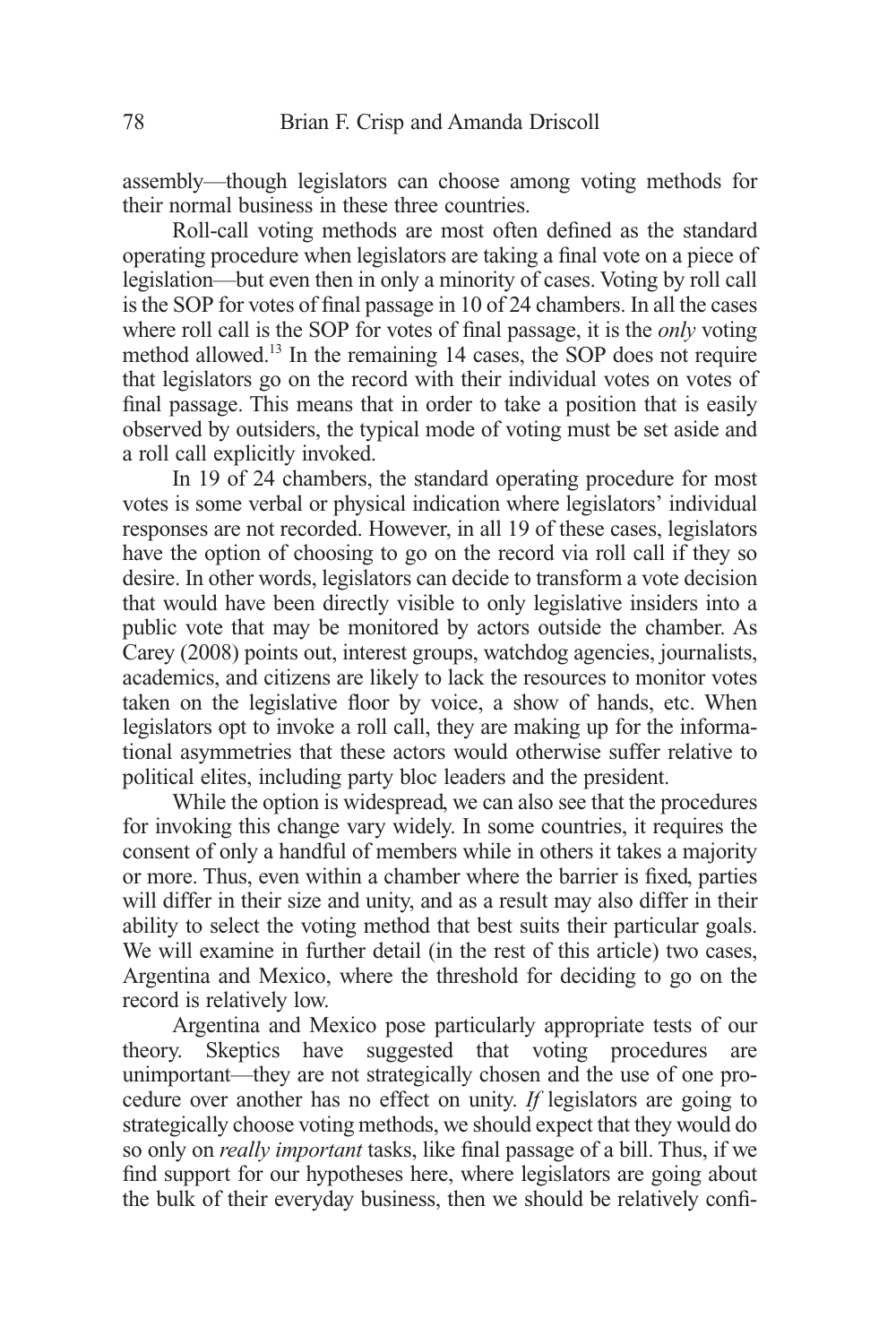dent that our findings will generalize to other cases where legislators can choose among voting methods for supposedly *more important* tasks.<sup>14</sup> Point of fact, it may very well be that where vote procedures are fixed for votes on final passage, it is in this other business that all the interesting "action" takes place. As Hug notes, where votes on final passage are published as a matter of course, "[i]t might be that at that time in the legislative process all conflictual elements have been resolved or that their final passage vote is largely a formality. As a consequence we would hardly expect the set of final passage votes to give us an accurate reflection of parliamentary conflict" (2009, 226). On the other hand, where vote procedures are at legislators' discretion, the choice is likely to be meaningful.

#### **Choosing to Position Take via Roll Call**

The data employed here were collected from the floor minutes of the lower houses in Argentina (for March 2007 to December 2007) and Mexico (for September 2006 to May 2007). Through a combination of automated and manual procedures, we searched digital copies of the legislative floor minutes for all instances of voting. For each instance, we coded for vote procedure used (roll call or indication), the length of the debate preceding the vote, the institutional position of the actor initiating the action, its substantive subject matter, and ultimately, if a roll call was used, how individual members voted.

Cameral rules regarding voting methods are generally quite similar across Argentina and Mexico. In both cases, the standard operating procedure (and only method allowed) for voting on final passage of the entirety of bill is to use the roll-call method. However, on the majority of their business—nonbinding resolutions, confirmation of presidential appointees, votes on the agenda, individual articles of bills (in Argentina), and amendments to bills (in Mexico)—the chambers in both countries use indication voting as their standard operating procedure. While indication voting is the SOP, invoking the roll-call method of voting requires only six legislators in Mexico, and inArgentina it requires only 10% of those present.

During the period of study, Nestor Kirchner of the *Frente Para Victoria*, a Peronist electoral alliance, held the presidency of Argentina. His supporters had a plurality of the seats in the lower house, but two opposition parties individually (not to mention the opposition coalition as a whole) were also large enough to invoke roll-call procedures without cooperation from any other bloc. Vicente Fox of the *Partido Acción Nacional* was president of Mexico at the beginning of our analysis and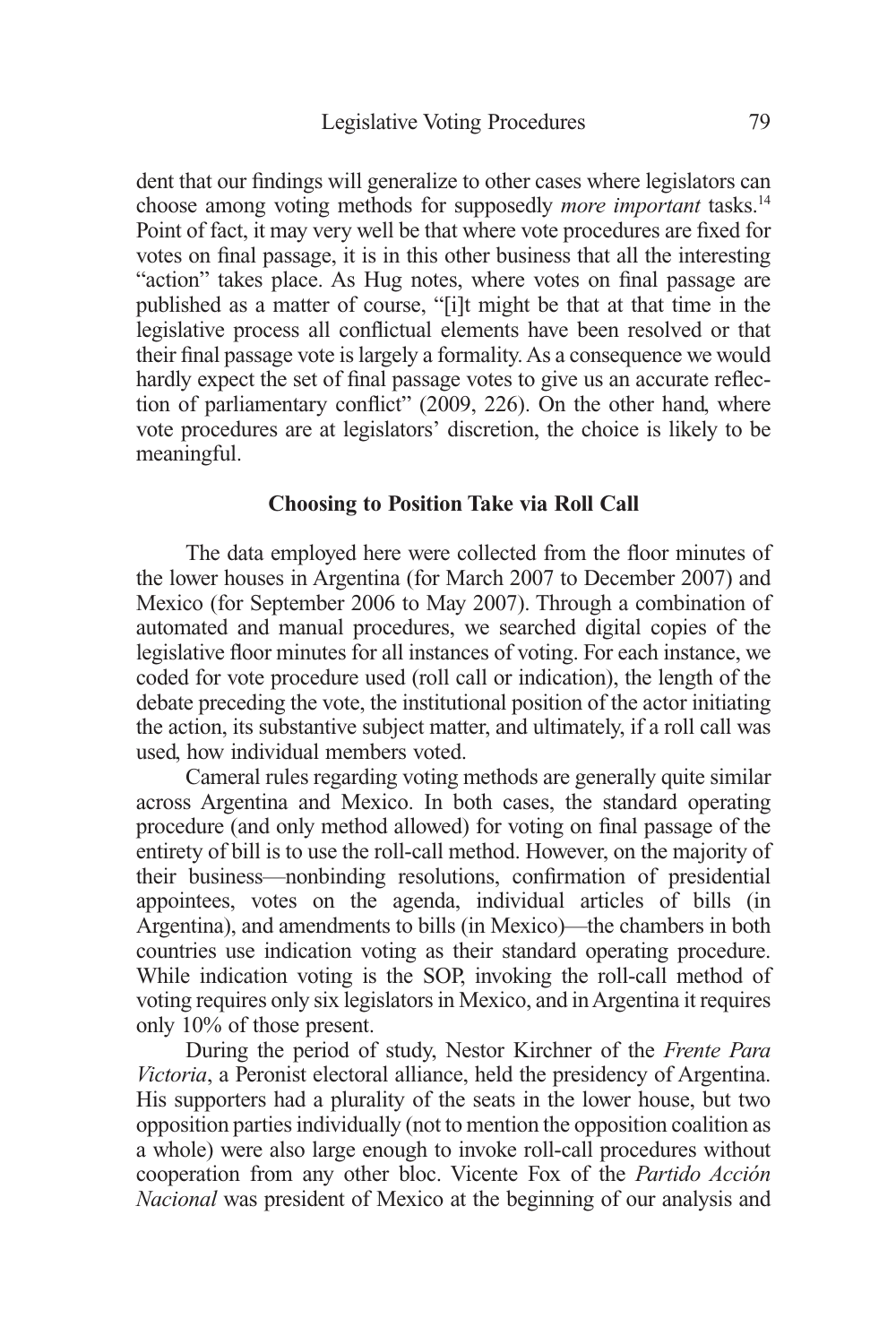was succeeded in December 2006 by his copartisan Felipe Calderón. During both of their administrations, as with Kirchner, their own copartisans and at least two opposition parties had sufficient seats to invoke the use of roll-call procedures.

Even in these chambers where roll call is the mandatory procedure for the final passage of legislation, voting by simple indication is the most frequent method employed when considering the legislature's business as a whole. In one year of legislative action, we observed 1,237 votes of varying types, 535 in Argentina and 702 in Mexico. Only 20% of those votes were votes on the final passage of bills, where roll-call voting is mandatory. On the other 80% of votes, legislators had a choice of whether they wished to go on the record individually—and they chose to do so more than 10% of the time. Put another way, nearly 40% of all roll-call votes were taken on legislative business where the SOP was indication voting. We will now systematically explore when legislators are likely to invoke a nonstandard operating procedure. More specifically, we explore situations in which legislators are most likely to go out of their way to position take.

When changes to the agenda are under consideration, we expect roll-call methods to be more likely. For one thing, given their lack of control over the chamber's agenda, the opposition may not get to discuss the issues of greatest importance to their constituents. The closest they can get to staking out a position on those issues is to show their frustration by attempting to have them placed on the agenda.

As we noted above, the policy platform of the directly elected president is likely to receive the most public attention and media coverage. Thus, when an action had its origins in the executive branch, we might expect legislators to invoke roll-call methods as a way of taking a position on the president's program. For the president's copartisans, it is an opportunity to show the party's supporters that they are faithfully pursuing the president's mandate. For the opposition, it is an opportunity to show their supporters that they are attempting to derail the president's agenda.

Almost by definition, the most divisive issues are likely those on which members will wish to take a position. When an issue arises that is hotly debated, members may feel the need to take a position publicly, defending their upcoming vote on the floor. As a proxy for issue divisiveness, we use the length of the debate preceding the vote. The longer the debate, the more likely roll-call procedures will be invoked—or, put another way, when it is clear they will be put on the record for outsiders to easily see, legislators will have a lot to say to publicly justify their vote choice.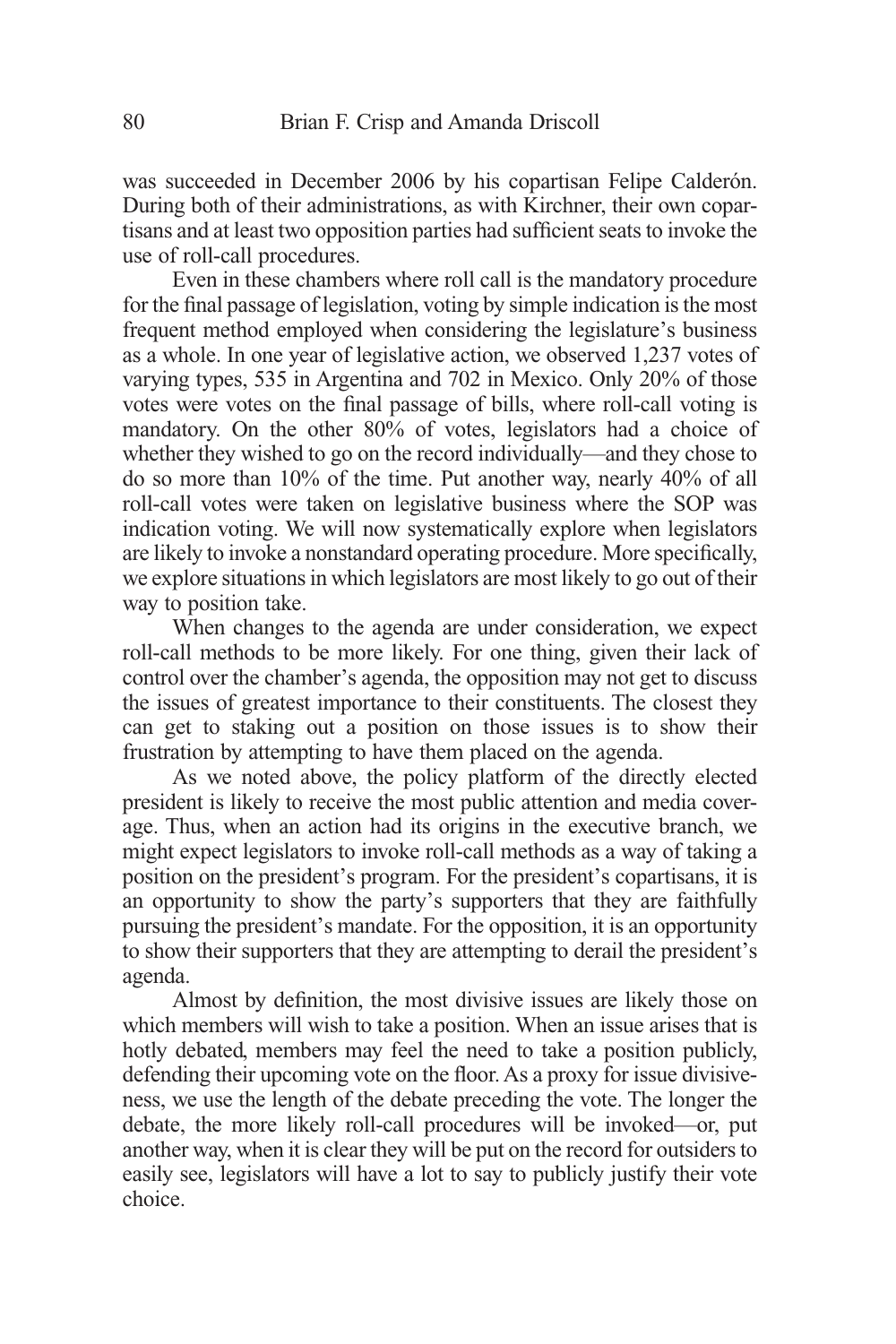| Variable                      | Coefficient | Robust St. Error | 90% Confidence Interval |
|-------------------------------|-------------|------------------|-------------------------|
| Change Agenda                 | $-.09$      | 0.24             | $(-.48, .30)$           |
| Initiated by President        | 1.13        | 0.41             | (0.45, 1.80)            |
| Long Debate                   | 1.80        | 0.21             | (1.45, 2.15)            |
| Intercept                     | $-2.62$     | 0.16             | $(-2.88,-2.36)$         |
| Wald Chi Sq. 73.01            |             |                  |                         |
| Log Pseudo Likelihood -325.05 |             |                  |                         |
| $N = 977$                     |             |                  |                         |

TABLE 2 The Decision to Use Roll-Call Procedures

Given the binary nature of our outcome variable—use the standard operating procedure (0) or set it aside in favor of a roll call  $(1)$ —we present a logit model in Table 2. Our statistical results do lend support to some of our hypotheses. Counter to our expectations, votes on items regarding the agenda were *not* more likely to be voted on via roll call (Hypothesis 1A). However votes on initiatives advanced by the president (Hypothesis 2A) and elective roll calls preceded by a lengthy debate (Hypothesis 3A) were relatively more likely to be voted on via roll call.

To give a more intuitive substantive interpretation to these coefficients, we present simulated probabilities of using the roll-call method when it is not the standard operating procedure, allowing key covariates to vary while all other explanatory variables are held constant. This simulation-based approach conveys numerically precise estimates of the quantity of greatest substantive interest—in this case, the probability the roll-call method of voting will be invoked—and a reasonable measure of uncertainty (a 90% confidence interval) about those estimates (Tomz, Wittenberg, and King  $1999$ ).<sup>15</sup>

We use as a baseline a piece of legislative business that deals with a non-agenda item, that is initiated by a member of the chamber, and that is debated an average or less amount of time. For this baseline category, there is only a .068 probability that a roll call will be invoked (see Table 3).

As expected, actions under consideration with their origins in the executive branch were more likely to be voted on by roll call than actions that were proposed by legislators themselves. The probability of making one's vote visible increased from .068 to .190 when the item had its origins in the executive branch—an increase of nearly threefold. For example, in Mexico a presidential petition to leave the country was converted into an opportunity for political position taking on foreign relations. In response to a request by PAN President Calderón to travel to Nicaragua and El Salvador, members of all three of the major parties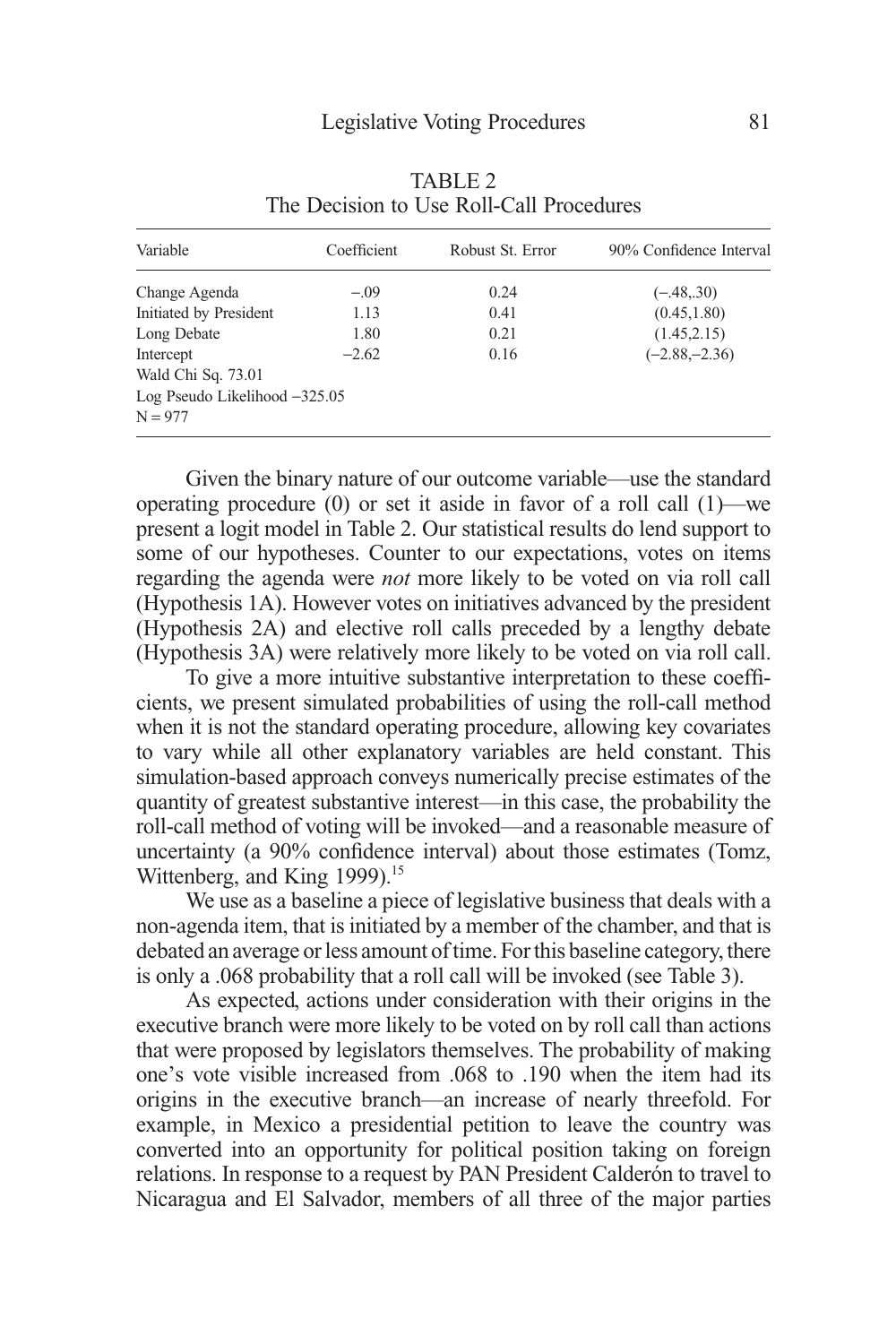| TABLE 3                                                |
|--------------------------------------------------------|
| Predicted Probability of Invoking Roll-Call Procedures |
| (when it is not the SOP)                               |

|                              | Predicted Probability of Roll Call |
|------------------------------|------------------------------------|
| Baseline (none of the above) | .068                               |
|                              | $(.053 - .086)$                    |
| Initiated by President       | .190                               |
|                              | $(.106 - .294)$                    |
| Lengthy Debate               | .307                               |
|                              | $(.251 - .368)$                    |

took the opportunity to call attention to different aspects of Mexican relations with their CentralAmerican neighbors. Several PRIista deputies intervened to emphasize that Mexico had long been a critical actor in the peace treaty negotiations of the 80's and 90's (while the PRI still controlled the presidential palace). Members of the PRD delegation used it as an opportunity to register their dissatisfaction with the previous Fox administration (and to call attention to the wall being constructed on the border in the north). Finally, members of the PANista delegation expressed their full support of their copartisan president, emphasizing the importance of Mexican leadership in encouraging free trade and increased regional integration.

Lengthy debates were even more likely to be associated with the invocation of a roll-call vote—with a predicted probability of .307. In other words, all else equal, an issue debated more than the average amount of time gets voted on by roll call more than 30% of the time while an issue debated an average or less amount is only voted on by roll call less than 7% of the time (see our baseline category above). Contentious issues likely generate many and/or lengthy interventions, followed by the opportunity to go on the record individually via a roll call. For example, in Argentina when the legislature considered contracts for railway and natural gas development, a long debate about the use of tax breaks to encourage investment ensued. Several members took to the floor advocating several modifications to the proposed contracts, many focusing on the idea that tax breaks should be disproportionately awarded to domestic investors relative to multinationals. As debate wound down, members opposed to the contracts invoked a roll call. The contracts were approved without further modification with ayes outnumbering the nays at about 2:1. Similarly, in Mexico, the Chamber of Deputies passed a resolution condemning plans by the Bush administration in the United States to expand the wall along the border between the two countries. All partisan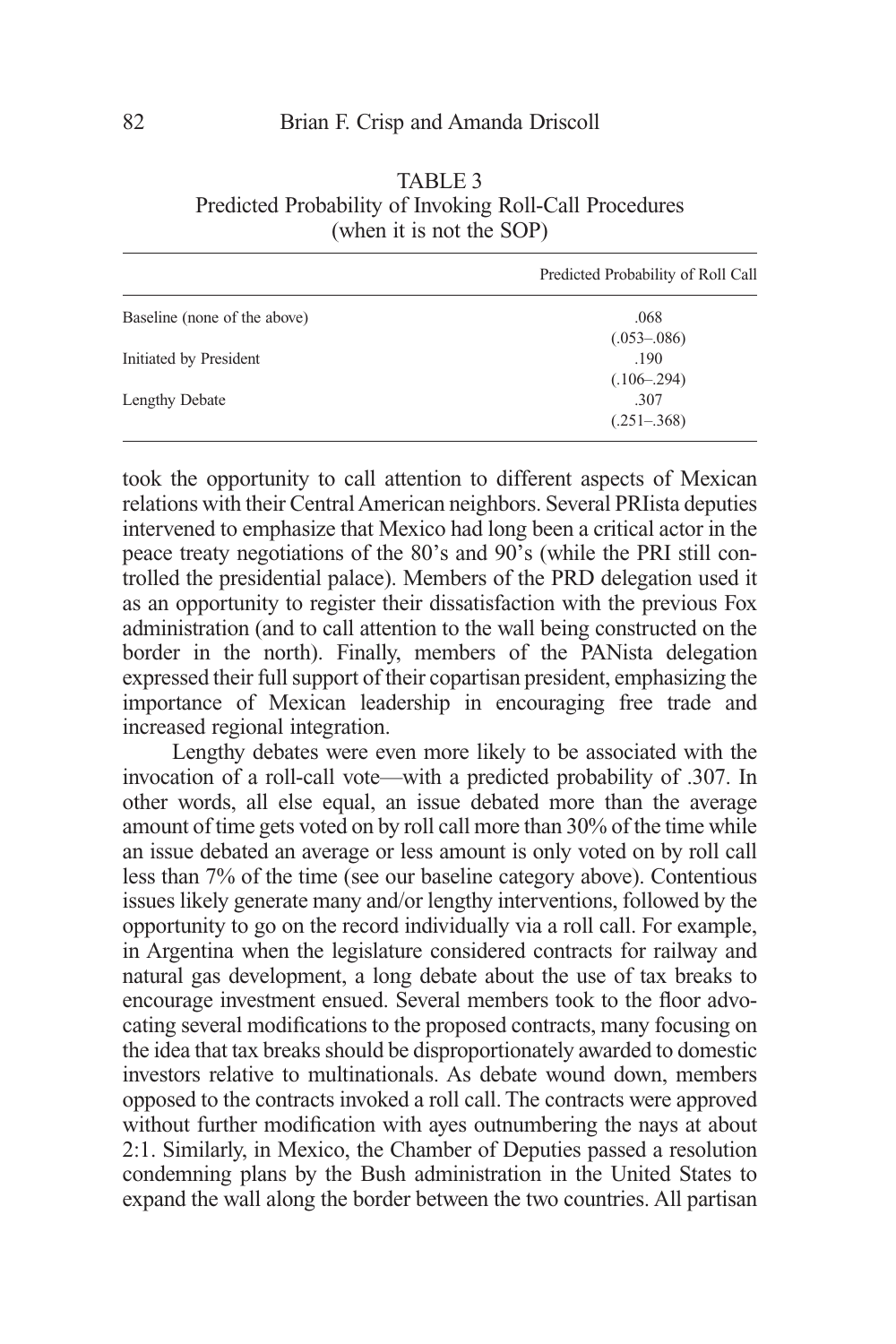blocs voted to support the resolution and roll-call procedures allowed individual deputies to frame their reasons for voting in support of or in opposition to the measure. The desire to use the opportunity for position taking was so great that a motion to close discussion after the allotted time was rejected—this despite the near unanimity of the eventual vote.

Let us turn now to an examination of the relationship between the issue being voted on and party unity. Recall that we hypothesized that knowing they will be easily observed by insiders and outsiders alike, each partisan delegation would prefer to appear internally unified when voting on agenda items and important items that originated in the executive branch. On much debated issues, if the debate reveals cleavages within parties, party unity may actually decline.

## **Position Taking and Party Unity**

Agenda control gives those who have it the ability to keep items they oppose from even getting a hearing or items that might divide their bloc from coming to a vote. Conversely, efforts to modify the agenda may be the only chance those without agenda control have to make their priorities visible to political outsiders. Forcing a public vote on the agenda allows those without agenda control to say "Here is how we would have used the legislature's time if it were up to us." If there is any chance that a partisan bloc would be divided on an agenda, it seems likely that this is when bloc leaders would be most willing to use the power at their disposal to enforce discipline. Setting the chamber's agenda involves defining each party's most cherished issues. If outsiders are going to find it easy to view bloc unity, from the perspective of party bloc leaders, it had better be a disciplined, if not naturally cohesive, party that they see.

In the presidential systems of Latin America, the executive branch often defines the nation's policy priorities broadly speaking (Morgenstern and Nacif 2002). Presidents are the focal point of media attention and have many informal and formal powers at their disposal (Canes-Wrone 2001a; Kernell 1986). What is more, Latin American presidents can submit the priority items directly to the legislature for its consideration (Shugart and Carey 1992). They are also the only elected officials who represent the nation as a whole, while legislators are elected in districts that are only subsets of the nation. Thus, items before the legislature with the origins in the executive branch are relatively likely to be important issues with broad implications for the country. It is through the positions they take on these issues that parties can build their shared reputations. Not only are they taking positions on particular issues,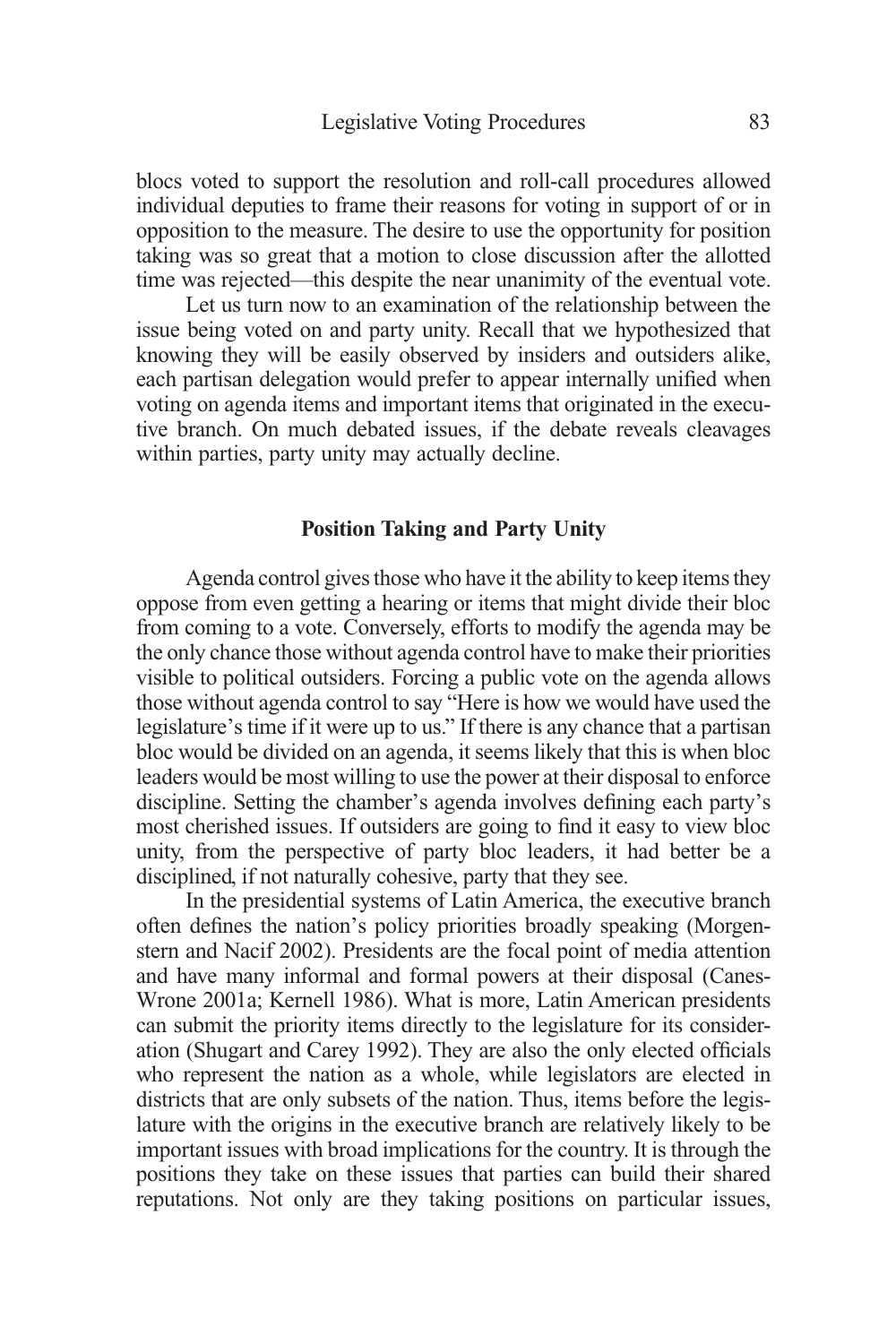they are also taking a position on the presidential mandate. Thus, we hypothesized that parties would show relatively high levels of unity on issues with their origins in the executive branch.

We use the length of the preceding debate to capture how divisive or contentious an issue is. Again, we reasoned that members would want to go on the record to justify their positions to their "competing principals." As we mentioned earlier, Carey (2007) finds that in federal systems where powerful subnational governors act as principals, they may exert pressure on copartisans in the national legislature to defend the state's interests. Vibrant federalism has characterized Argentina longer than it has Mexico (Eaton 2002; Jones et al. 2002; Nacif 2002).<sup>16</sup> Thus, it seems most likely that in Argentina "contentious" might be particularly likely to signal divisions within partisan blocs, typically along regional lines (Jones et al. 2002). Given the historical centralization of politics in Mexico, "contentious" in this scenario seems likely to distinguish parties from one another. On the other hand, the mixed-member electoral system used in Mexico does mean that members elected in single-member districts have incentives to send clear and distinguishable signals about their positions to constituents. Their desire to position take on behalf of district-level concerns could lower party unity.

To measure party and coalition unity, we calculated the Average Weighted Unity scores for major parties in each legislature and for the governing coalition (those supporting the president) and the opposition coalition (Carey 2007; Morgenstern 2004). This score averages the perbloc RICE cohesion score over all votes, giving more weight to votes that were most closely contested.<sup>17</sup> For example, when a vote is unanimous at the level of the legislature, it receives a weight of zero; while a perfect split (50-50) is weighted as 1, discounting each vote by the "closeness" of the vote in the legislature as a whole (Carey 2007; Morgenstern 2004). This vote weight is calculated as follows:

For each vote *j* in the legislative period:

$$
weight_j: 1 - \left| \frac{total\; yea_j - total\; nea_j}{total\; votes_j} \right| \tag{1}
$$

such that the Average Weighted Unity Score (AWU) (Morgenstern 2004, 45) for each party *i*, on each vote *j* is:

$$
AWU_i = \frac{\sum_{j=1}^{n} RICE_{ij} \times weight_j}{\sum_{j=1}^{n} weight_j}
$$
 (2)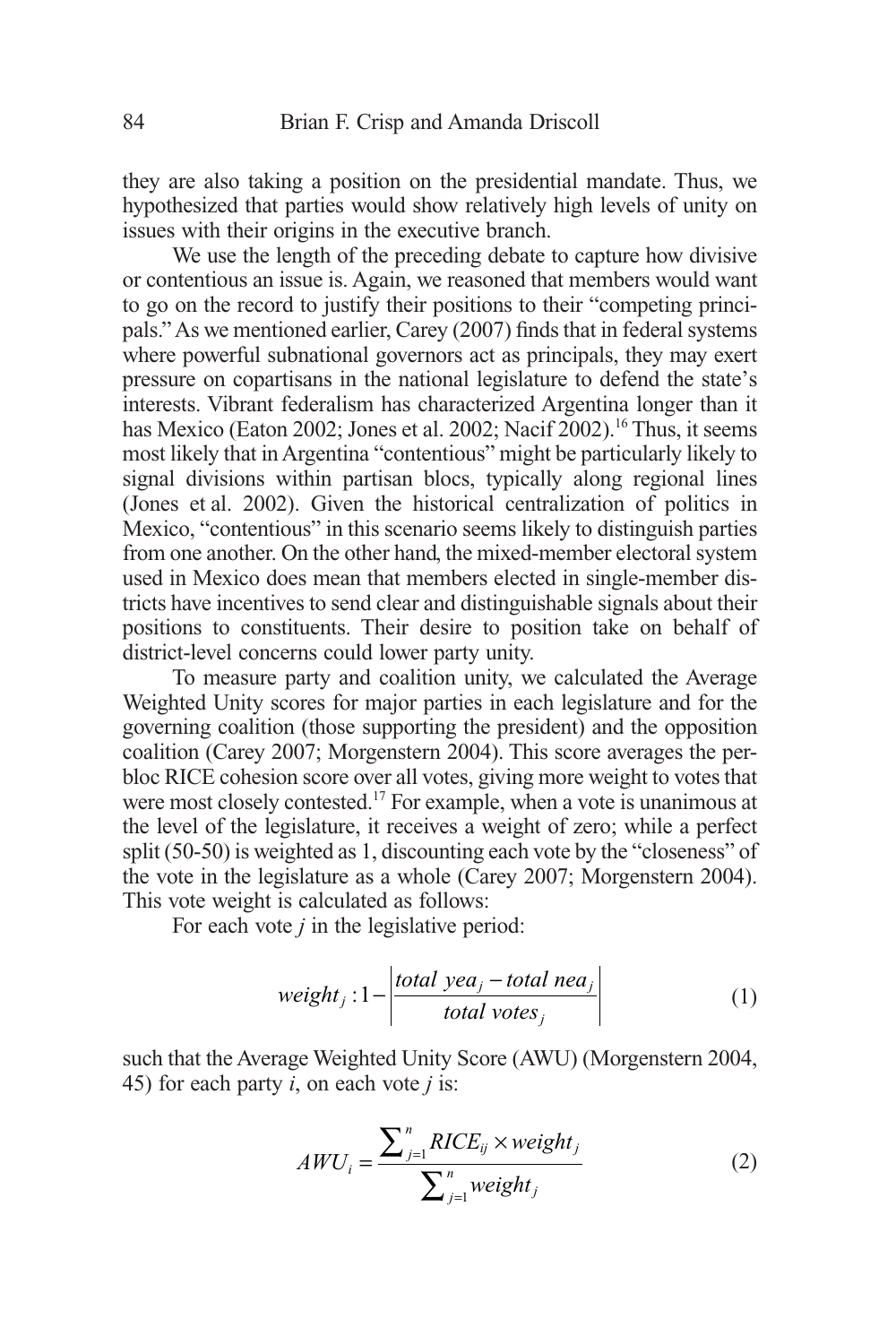Recall that during the period of study Nestor Kirchner of the *Frente Para Victoria* held the presidency of Argentina. His supporters had a plurality of the seats in the lower house, but two opposition parties individually were also large enough to invoke roll-call procedures without cooperation from any other bloc. The governing coalition was made up of *Frente Para Victoria*, *Frente Cívico por Santiago*, *Encuentro Popular y Social*, *De la Concertación*, *Movimiento Popular Neuquino* (Jones, Hwang, and Micozzi 2009), and the opposition coalition was made up of *Unión Cívica Radical*, *Coalición Civica – ARI*, *Partido Socialista*, *Propuesta Republicana*, *FREJULI*, *Unión Peronista*, *Unión Celeste y Blanca*, *Proyecto Sur*, *Concertación Federal*, and the party group *Solidaridad and Igualdad* (Jones et al. 2009). Vicente Fox of the *Partido Acción Nacional* (PAN) was president of Mexico at the beginning of our analysis and was succeeded in December 2006 by his copartisan Felipe Calderón. Neither of their administrations enjoyed a *PANista* majority in the legislature. The other major parties in the legislature were the *Partido Revolucionario Institucional* (PRI) and the *Partido de la Revolución Democrática* (PRD). Most analysts would place both the PRD and the PRI to the left of the PAN (in order from left to right: PRD, PRI, PAN) (Rosas and Langston 2011). However, the PRD and the PRI did not form an official coalition in opposition to the government. We report unity scores for the nongovernment "coalition" in subsequent tables, and we discuss unity scores for individual parties, the PRD, PRI, and PAN (the government party), in the text.

In Table 4 we report bloc unity when choosing to vote on agenda items via roll call. While we did not find support for our expectation that agenda items would relatively frequently provoke a roll call (H1A), we do find that they have a systematic impact on party and bloc unity (H1B), especially in Argentina. In Argentina, both the government and the

| Bloc/Party            | Agenda | Not Agenda |
|-----------------------|--------|------------|
| Argentina             |        |            |
| Government            | 93.06  | 66.47      |
| Opposition            | 95.05  | 70.56      |
| Mexico                |        |            |
| Government Fox        | 96.77  | 94.75      |
| Government Calderón   | n.a.   | 99.75      |
| <b>Opposition Fox</b> | 64.73  | 71.47      |
| Opposition Calderón   | n.a.   | 30.86      |

TABLE 4 Unity on Elective Roll Calls Regarding the Agenda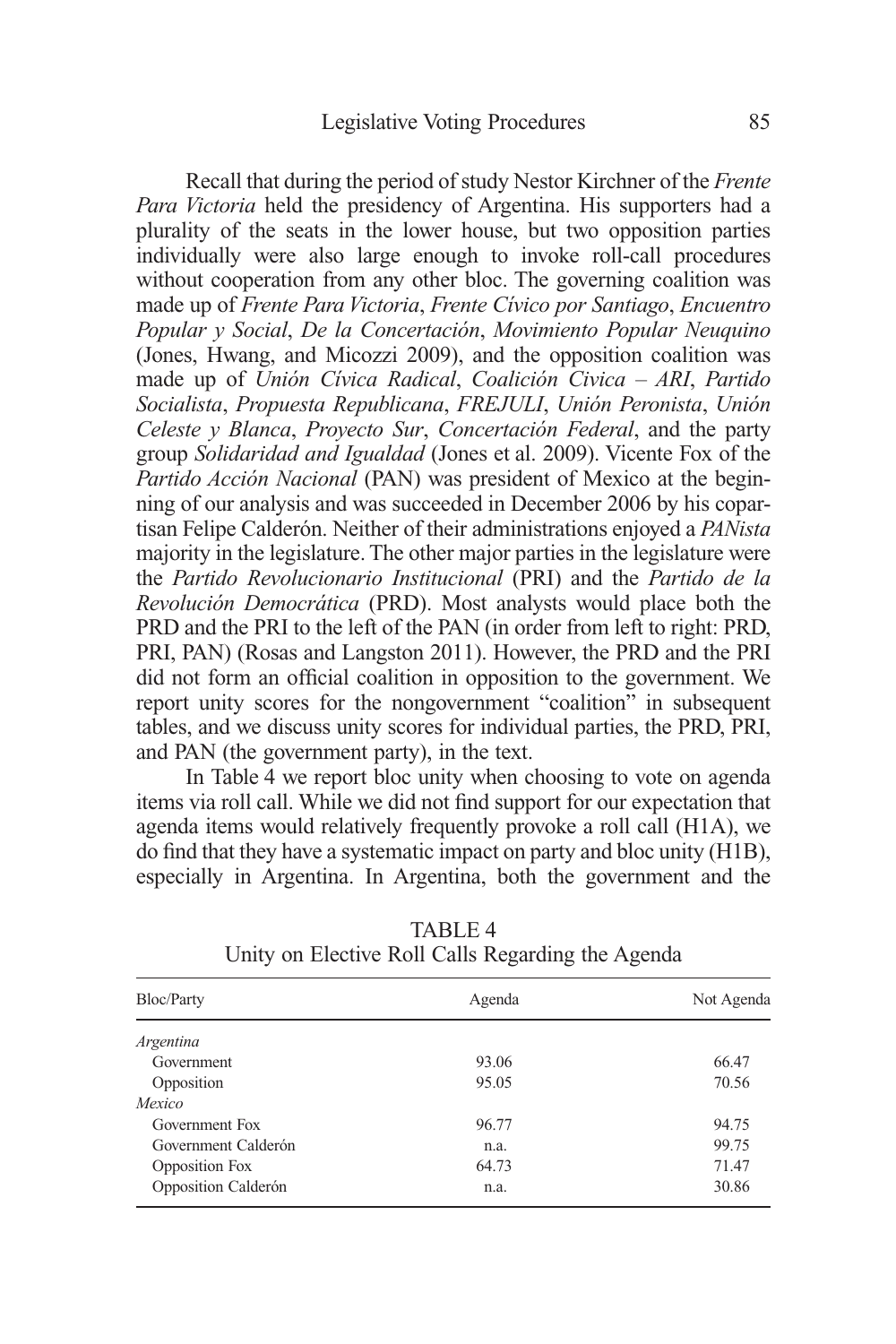opposition showed marked increases in unity when the item under consideration is the agenda. Our reading of the floor minutes indicate that these items are typically proposals by the opposition to change the agenda as determined by the government coalition. This gives the opposition an opportunity to position take on items that may never reach a full discussion, but to do so in a public and high profile manner. Their efforts are met by increased unity within the governing coalition, protecting its control of the agenda. For example, the *Frente para Victoria*, the president's party, had a weighted unity score of 98.67 when voting on the agenda but only 72.77 on items not related to the agenda. We also calculated unity scores for roll calls that were mandatory. Elective votes on the agenda show levels of unity comparable with unity displayed on mandatory roll calls while elective votes on items other than agenda show significantly less unity within the coalitions.

In Mexico, we see that the party of the president, the PAN, was highly disciplined on elective roll calls, regardless of whether it was a vote on the agenda or not. The major individual parties in opposition were also highly disciplined individually—but they did not necessarily vote with one another. Votes from the Fox administration indicate that the PRD and PRI were somewhat less likely to vote together if the legislative agenda was under consideration. There were no elective votes on the agenda during the Calderón administration. To the extent that there is a dynamic in Mexico surrounding elective roll calls on the agenda, it is not an intraparty one.

In Table 5 we report bloc unity when choosing to vote via roll call on items with their origins in the executive branch. Recall, we did find support for our hypothesis that the elective roll-call procedure would be invoked more frequently when voting on the president's proposals (H2A). In Argentina we see that the government coalition is much more

| Bloc/Party            | President's Item | Not President's Item |
|-----------------------|------------------|----------------------|
| Argentina             |                  |                      |
| Government            | 92.09            | 76.48                |
| Opposition            | 76.16            | 80.76                |
| Mexico                |                  |                      |
| Government Fox        | 100              | 94.99                |
| Government Calderón   | 100              | 99.75                |
| <b>Opposition Fox</b> | 81.38            | 70.19                |
| Opposition Calderón   | 66.51            | 30.54                |

TABLE 5 Unity on Elective Roll Calls on Items Originating in the Executive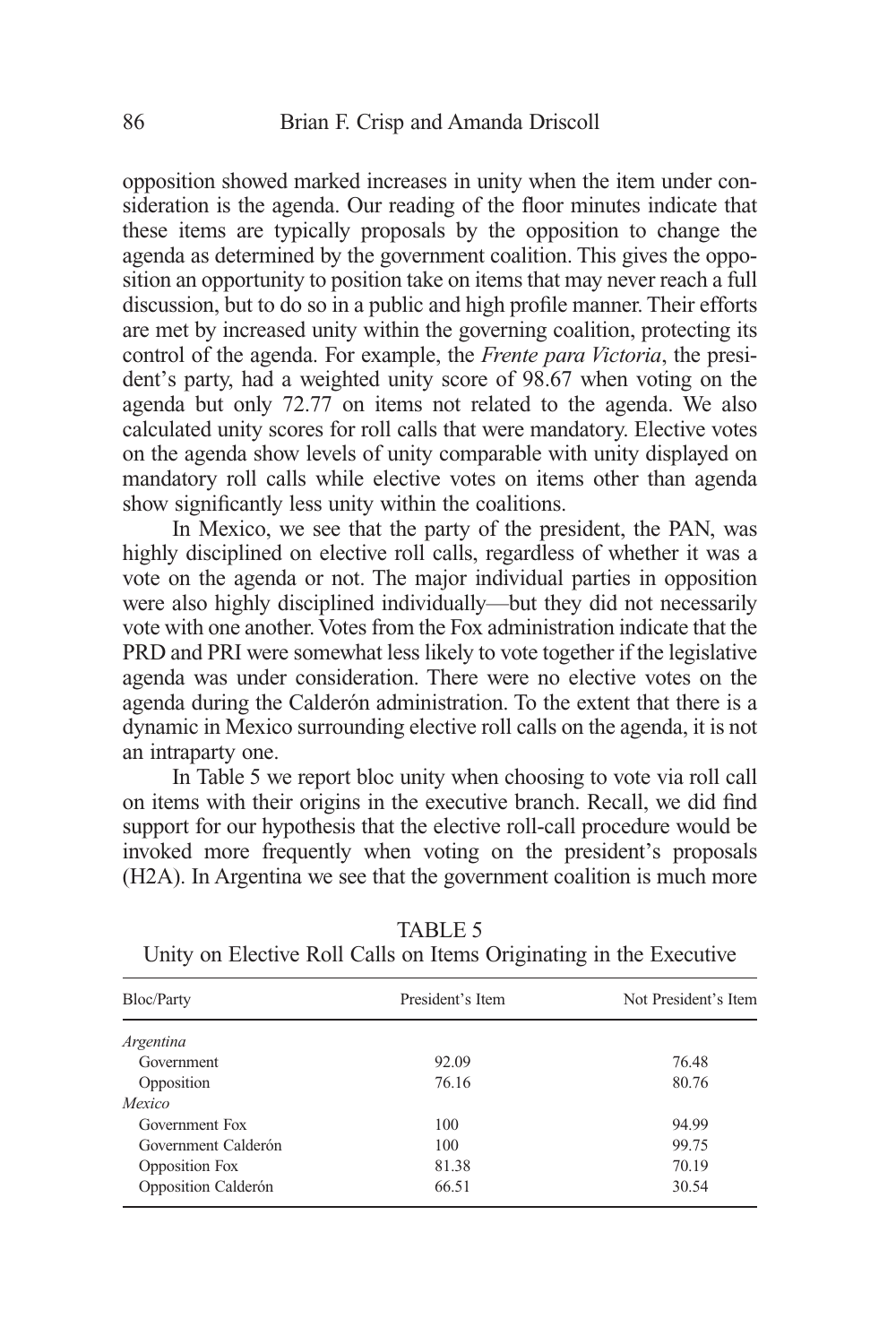unified when voting on an item with its origins in the executive branch than when voting on an item that had its origins in the chamber itself (H2B). As with the agenda, elective votes on the president's items show levels of unity comparable with unity displayed on mandatory roll calls while elective votes on items other than president's items show significantly less unity within the governing coalition. This lack of unity on items with their origins in the Chamber is not replicated in mandatory roll-call votes, where the weighted unity scores of the governing coalition are much closer (97.07 on president's proposals, 93.13 on chamber proposals).

The same is not true of the opposition coalition. If anything, its unity declines slightly on items initiated by the executive. Anecdotally, based on the minutes, there appeared to be times when the president could win over the UCR, one of the larger parties in the opposition bloc, while not being able to win over other members of the opposition. Interestingly, when the UCR defects from the coalition in support of the president, it did so almost unanimously.

In Mexico, once again, the PAN proved to be generally unified, regardless of the origin of the legislative item. President Fox's proposals did elicit very slightly greater party unity than items with their origins in the chamber itself. "The Opposition" also showed relatively more unity when voting on items initiated by the president. The PRD and the PRI frequently voted together during the Fox administration, and they were even more likely to do so when the item had its origins in the executive branch. Opposition unity was generally lower under Calderón but, relatively speaking, it increased on items sent from the executive branch. Opposition "coalition" unity was almost always substantially lower than the unity of any given party, and opposition unity declined over time (a theme to which we return in the conclusion).<sup>18</sup>

In Table 6 we report bloc unity when choosing to vote on much debated items via roll call. Recall, we did find support for our hypothesis that the elective roll-call procedure would be invoked more frequently on much debated items (H3A). In Argentina, long debates are opportunities for members of the governing coalition and the opposition coalition to explain why they will not be voting as unified coalitions (H3B). In other words, the drop in the average party unity of the coalition is a function of a drop in the unity of the individual parties making up the coalition—and not primarily a function of unified parties within each coalition being at odds with one another. *Frente para la Victoria*, for example, had a weighted unity score of only 73.98 after a long debate but a score of 92.19 when voting on an item that did not generate greater than average discussion. Whenever legislators are going to be put on the record in a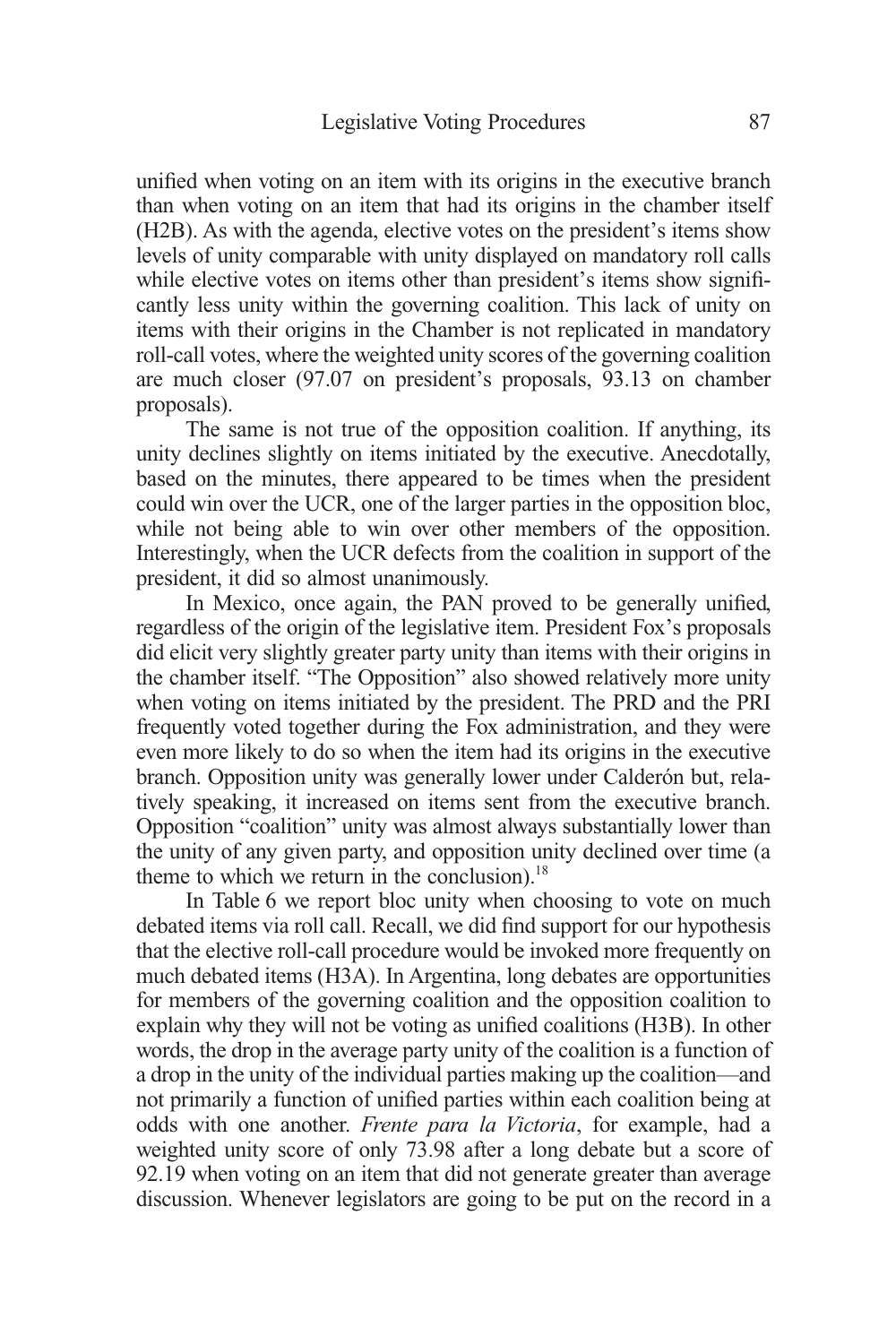| <b>Bloc/Party</b>     | Much-Debated Item | Less-Debated Item |
|-----------------------|-------------------|-------------------|
| Argentina             |                   |                   |
| Government            | 67.55             | 86.55             |
| Opposition            | 68.93             | 91.60             |
| Mexico                |                   |                   |
| Government Fox        | 94.52             | 96.15             |
| Government Calderón   | 99.64             | 99.99             |
| <b>Opposition Fox</b> | 73.16             | 64.98             |
| Opposition Calderón   | 25.50             | 44.27             |

| TABLE 6                                            |  |
|----------------------------------------------------|--|
| Unity on Elective Roll Calls on Much-Debated Items |  |

situation when they cannot display party unity, a long debate with members defending their votes precedes the actual tally. Analysis of the floor minutes reveals the abundant use of terms like *dejar constancia* or "leave record of"; *fijar mi posición* or "establish my position"; and *fundar el voto* or "establish (the rationale behind) my vote."<sup>19</sup> Previous research has found a federal dimension to Argentine legislative behavior (Eaton 2002; Jones et al. 2002), and this decrease in the unity scores, resulting from divisions *within* the partisan blocs, is also consonant with a "competing principals" argument (Carey 2008). When legislators feel the pull of competing principals, they take to the floor to justify their positions at length.

In Mexico, once again the party of the government, PAN, proved to be generally unified, regardless the length of the preceding debate (Nacif 2002; Weldon 1997). And again, the action on position taking after a hotly debated item seems to be whether the parties other than the president's party will work with one another or whether one of them typically the PRI—will stake out a position aligned with the president's PAN. During the Fox administration, much-debated items showed the opposition coming together to obstruct the majority party. During the Calderón administration the PRI and the PRD remained internally unified, but the "opposition" was generally less unified, *especially* after a long debate. We discuss this dynamic further in the conclusion.

In general, our analysis of elective roll calls indicates that unity while position taking has primarily an intraparty dynamic in Argentina and an intracoalition dynamic in Mexico. In Argentina, individual parties claiming to support the president pulled together internally when voting on the agenda and when voting on items with their origins in the executive, thus making the coalition more unified as well. When they are not able to pull together individually, they take great pains to justify their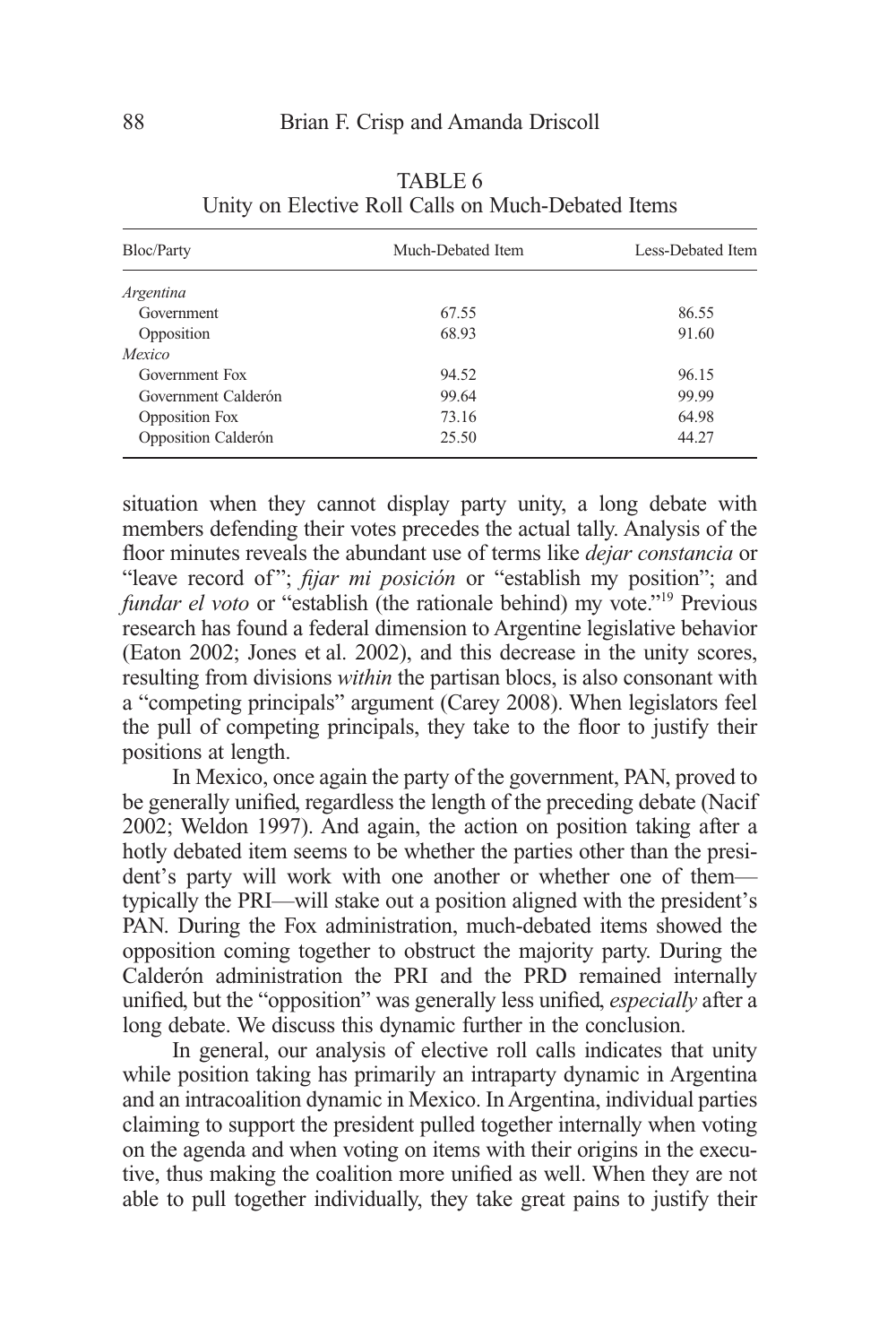defections at length. The opposition coalition also pulled together on agenda items, and it used long debates to explain its lack of unity. The opposition's pattern of behavior did vary from the government's coalition in one way. Contrary to what we hypothesized, the UCR was occasionally willing to defect from the opposition in favor of the governing coalition on bills initiated by the president. That it did so in a unified manner makes it more like the PRI in Mexico than like parties in Argentina on other votes with high position-taking value. In contrast, parties in Mexico maintain relatively unified stances regardless of the position-taking value of the item being voted on. Which party is voting with which other, on the other hand, does seem to vary with positiontaking opportunities. Over time, the PRI increasingly frequently sided with the PAN, the party of the president, when the value of doing so was greatest. We originally cast our hypotheses in intraparty terms, but an intrabloc level of analysis seems to best fit the Mexican Chamber of Deputies.

## **Discussion**

Legislators often have procedural choices when deciding how to conduct their business. The choice of voting methods determines whether the positions of individual members and therefore the unity of blocs become an easily visible part of the public record. In most of the presidential systems in Latin America, the standard operating procedure is to simply indicate one's vote by voice, a show of hands or briefly standing etc.—such that the positions of individual members is not recorded. However, whenever some form of indication voting is the standard operating procedure, rules are defined for invoking a roll-call process where each individual member's choice is made apparent and the unity of parties and coalitions can be systematically observed.

From the existing literature, we built on Carey's (2008) competing principals model and Carrubba, Gabel, and Hug's (2008) disciplining model. As their names imply, the first one tells us when to expect lower unity on roll-call votes, and the latter tells us when to expect greater unity. We have attempted to bring them together by focusing on the *positiontaking value* of any business before the legislature. We found that the agenda generally evokes higher levels of party and bloc unity. In Argentina, votes on the agenda brought both the governing coalition and the opposition closer together internally and into clear juxtaposition with one another as blocs. In Mexico, votes on the agenda identified a different position-taking dynamic. During the Fox administration, the first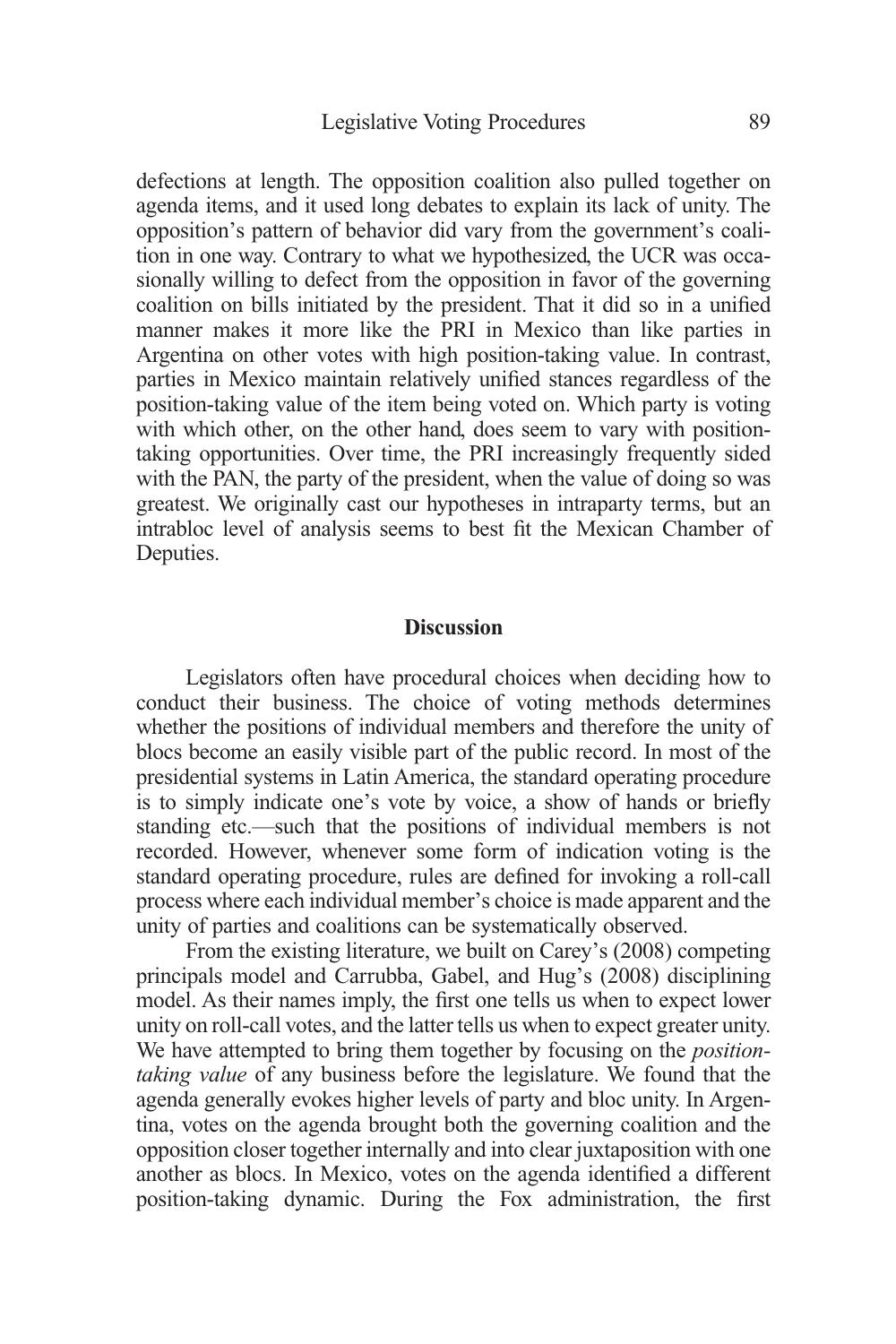non-PRI administration in decades, the PRD and the PRI frequently voted together in opposition to the PAN, but that "coalitions" unity was slightly lower on agenda items.

We also found that items with their origins in the executive are more likely to lead legislators to invoke roll-call procedures, and they typically lead to greater unity among those professing to support the president. However, we found that the president was occasionally able to split the opposition in both Argentina and Mexico (especially under Calderón), with entire partisan delegations (the UCR and the PRI, respectively) choosing to stake out positions shared with a president from a party other than theirs. Carey (2007) found that legislative discipline, especially among the governing party, was likely to be lower in presidential systems than in parliamentary systems. Not having examined parliamentary systems, we cannot speak directly to this point. However, we can say that if discipline is lower in presidential systems it does not appear to be on items with their origins in the executive branch itself. If the president is acting as a competing principal, he is lowering party unity on items with their origins in the chambers itself, not his own proposals.

We hypothesized that controversial items would have relatively high position-taking value and that unity on them would show the differences within parties and blocs. We found support for the hypothesis that legislators would more likely invoke roll-call procedures on muchdebated items. In Argentina, we also found support for the hypothesis that these items would be exemplified by lower party unity. In Argentina, much-debated items fragmented individual parties, especially the governing party. This seems like evidence in support of position taking for the benefit of competing principals. Unfortunately our coding does not allow us to say with any certainty that these are items where legislators are explaining their reasoning for acting as agents of governors or their individual constituents. In future work we hope to generate more refined hypotheses about position taking for one of many principals and to find a way to discern to which principal legislators are showing themselves to be an agent. In Mexico, we observed a change of position-taking strategy by the PRI over time. It remained internally unified during both PAN administrations, but whether it would side with the governing PAN to its right or the likewise opposition PRD to its left shifted over time, lowering the unity of the opposition as a bloc. The PRIs truculent and recalcitrant behavior under Fox was punished in the 2006 elections, with the party finishing a distant third in the presidential race and dropping to the third largest party in the Chamber (losing nearly half of its seats). After this debacle, during the Calderón administration, much-debated items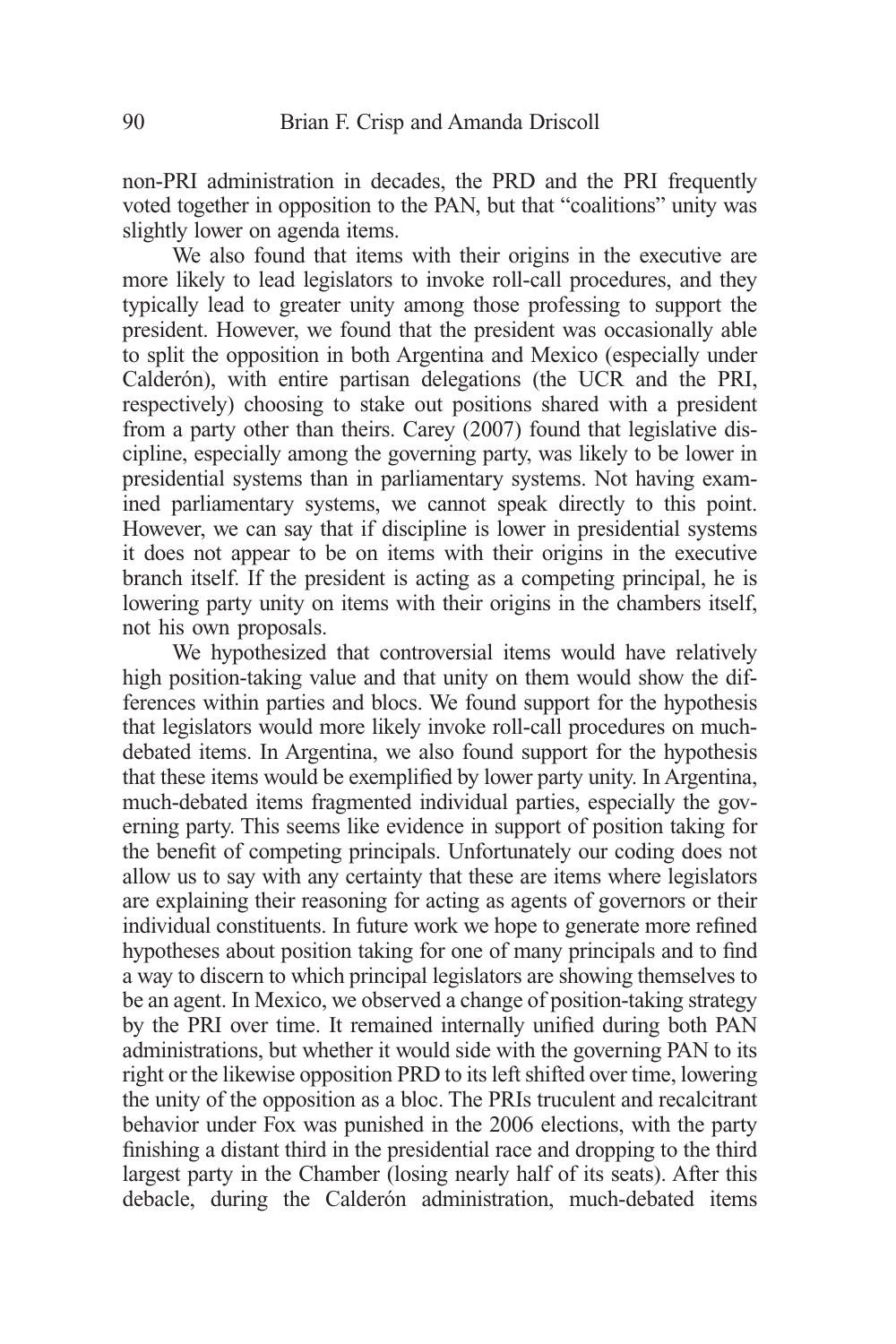frequently showed that the PRI could be a cooperative and positive force—a stance rewarded in the 2009 elections.

Where roll-call procedures are *not* universally mandated, knowing that vote methods are not randomly distributed across legislative activities and that the method of voting has an impact on how individual legislators vote could have substantial consequences for inferences based on visible (roll-call) legislative voting. Much of what we claim to know about legislative politics is based on analyses of visible votes, without much consideration of the potential sample bias induced by the availability of multiple voting methods. We have shown, based on our data from Argentina and Mexico, that the choice of voting procedures and partisan/ bloc unity are not independent. Whenever what is being voted on and the outcome of the vote are both, at least in part, a function of position-taking value, for example, our inferences regarding individuals' ideal points, party cohesion, the power of chamber leaders, or the legislative influence of the executive will be biased.

However, when procedures allow for options, we can know that the results recorded by roll call are a biased sample, and we can use the choice among voting methods as an additional source of information. Theorizing about the choice of vote procedures and the relationship of that choice to vote outcomes is advancing with attention being given to competing principals, disciplining, and, now, position taking. We found that legislators are more likely to go on the record when they wish to stake out a position on an item likely to be important for their party and personal reputations. Once on the record individually, efforts to change the agenda and proposals by the executive are more likely to be associated with higher levels of partisan and bloc unity. Conversely, where the vote record was going to show a lack of unity, legislators took great pains to make sure the justification for their actions were included in the minutes of the legislative debate.

*Brian F. Crisp* <crisp@wustl.edu> *is Associate Professor of Political Science, and Amanda Driscoll* <adriscol@wustl.edu> *is a Ph.D. candidate in political science, both at Washington University in St. Louis, One Brookings Drive, Campus Box 1063*, *St. Louis, MO 63130-4899.*

#### **NOTES**

We would like to thank the members of the Democratic Institutions Research Team (D.I.R.T.) at Washington University in St. Louis for their research assistance. Jeff Weldon and Gustavo Robles shared data on the Mexican case and interpretation of its procedures. Mark Jones and Ernesto Calvo did the same for Argentina. Matt Gabel and Guillermo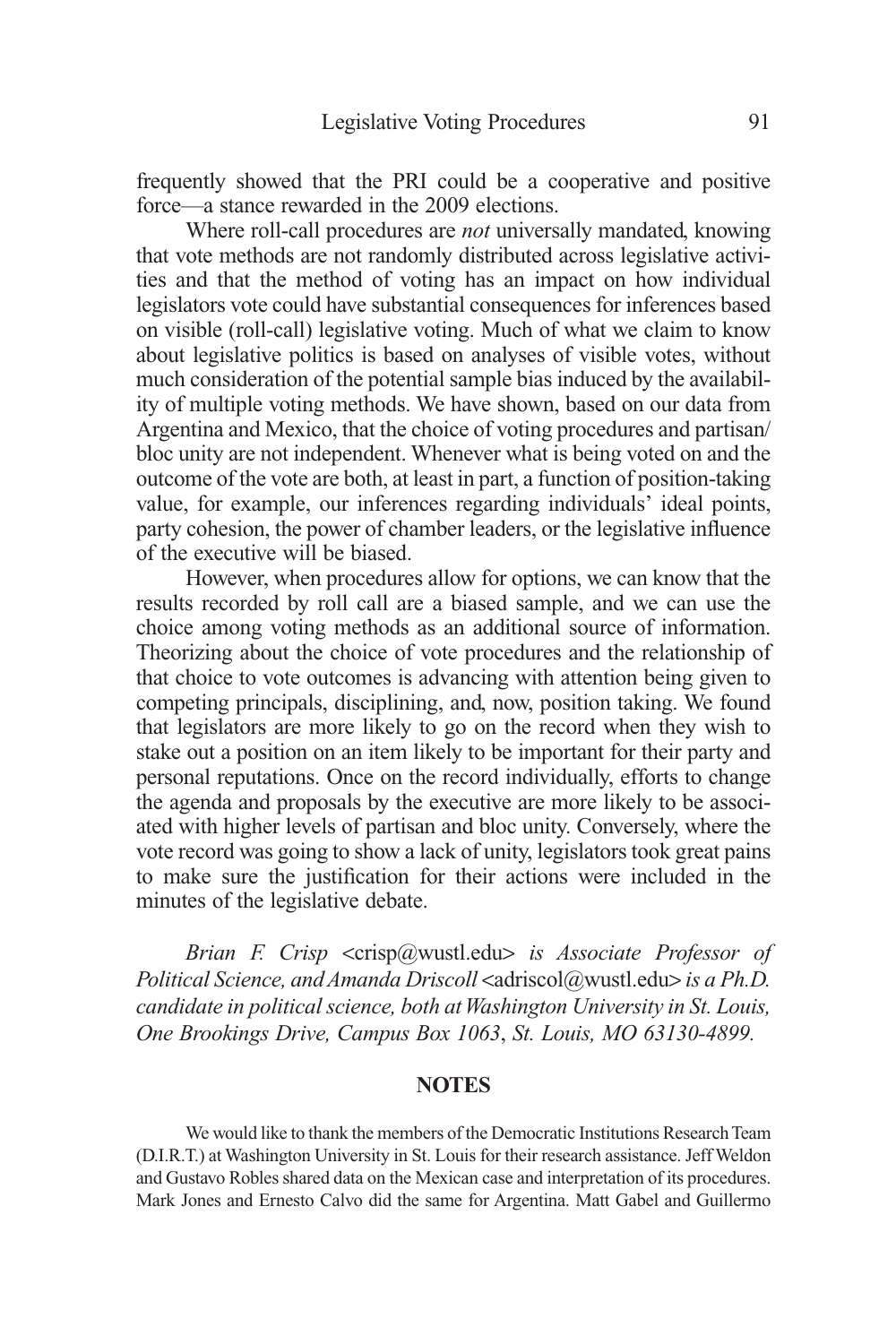Rosas gave us valuable comments on an earlier draft. The anonymous reviewers at *LSQ* were very helpful. Research for this article was supported by the Murray Weidenbaum Center on the Economy, Government, and Public Policy at Washington University in St. Louis.

1. Analysis of roll-call voting is fundamental to our understanding of representation and political accountability more generally, including not only the positions (ideal points) of individual legislators but also the cohesiveness of legislative parties (Carey 2007; Krehbiel 1992) and dimensionality of the policy space (Poole and Rosenthal 2000).

2. With some important exceptions to be discussed later, most authors ignore legislative voting methods, apparently taking for granted that where voting methods are not mandated the choice of procedures is exogenous to the outcome.

3. Important exceptions include Hug (2009); Carrubba, Gabel, and Hug (2008); VanDoren (1990); Clinton and Lapinski (2008); and Clinton (2006).

4. See Article 190 in the cameral procedures for the Mexican lower house and Article 148 in the cameral procedures for the Argentine lower house.

5. We define the standard operating procedures as the method of voting that will be used unless another method is explicitly selected.

6. While we group them together here, variations in the type of indication across chambers can have an effect on the ability of those present in the chamber to observe individual responses, especially given differences in the physical size of chambers, their layout, seating arrangements, and number of members.

7. For an argument to the contrary, see Carey (2008). Legislators interviewed by Carey indicated that leaders could monitor individual's votes regardless of the method used.

8. Legislators may be willing to break discipline on an agenda item if it is particularly important for signaling constituents in their individual districts—especially if their individual vote is not decisive and they have obtained permission from party leaders to distinguish themselves from their copartisans.

9. This may be particularly true in Latin America where presidents can typically introduce legislation directly into the legislature and may have formal mechanisms for moving their proposals to the top of the legislative agenda (Morgenstern and Nacif 2002).

10. This coding is based on cameral rules made available via the *Legislatina* Project at the University of Salamanca, with additional resources being retrieved from the websites of national assemblies. We are aware of changes in cameral rules regarding voting methods in some instances (see the discussion of Argentina below, for example). In future work we hope to detail these changes, explore the reasons for them, and use the "natural experiments" they entail for causal leverage.

11. On the choice of voting procedures in the U.S. House, see Clinton and Lapinski (2008).

12. In Chile and the Dominican Republic, the introduction of electronic technologies to record individual member's votes—and their later publication—ostensibly rendered all votes roll calls. In Nicaragua, votes are recorded at the individual level and are visible to those on the floor, but they are not subsequently published (Carey 2008).

13. The cameral rules do not specify how another form of voting could be invoked. Initially, many of these cases became roll call by default only because electronic equipment was used to register indication votes, and the results were then published. In other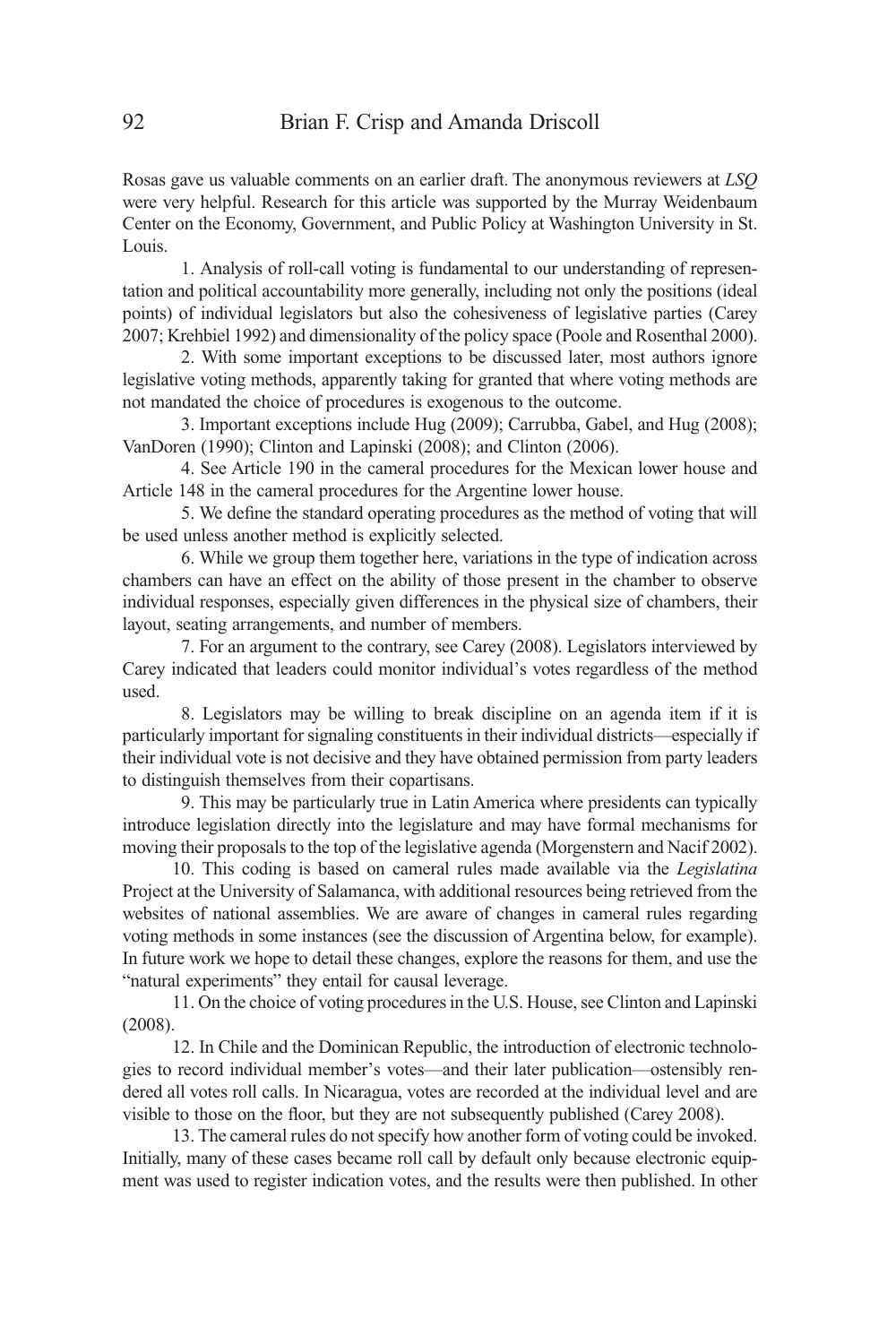cases, electronic voting equipment is available but not used when vote by indication is the method, or it is used but the results are not reported at an individual level—facts which legislators are well aware of ahead of time (Carey 2008).

14. In more practical terms, we also chose Argentina and Mexico because we had access to a complete set of their floor minutes for an entire year, and these transcripts were relatively easier to put into machine-readable form. As Carey (2008) documents, many national cases would not provide sufficient number of votes on which to base our analysis. Argentina and Mexico have a sufficient number of elective roll calls and a sufficient number of mandatory roll calls to allow for comparison. Pending approval of a funding proposal, we plan to expand our efforts to include as many cases-years across the region as possible.

15. We use the statistical simulation program Clarify (Tomz, Wittenberg, and King 1999) to calculate the probability of a roll call over the range of key explanatory variables, while holding all other variables constant at a chosen value.

16. Very recent work by Rosas and Langston (2011) finds support for governor pull effects in Mexico conditional on the fact that the governor's term will outlast the terms of the legislators from his state.

17. Originally developed by Rice (1925), this elegant measure of party cohesion generates an average score of interparty dissension across a series of votes. For each party *i* on each vote *j*, the RICE score is simply  $Rice_{ij} = \frac{|\text{yea}_{ij} - \text{nea}_{ij}|}{\text{total}_{ij}} \times 100$ , which can range total $\mathbf{I}_{ii}$ from 0 to 100. A party whose RICE score approximates 1 votes together most of the time, whereas a party with high levels of internal dissension will have a RICE score that converges to 0. One limitation of this measure is that it does not account for the fact that most legislative votes are uncontroversial—heavily lopsided toward passage or failure which may artificially inflate cohesion scores across all parties.

18. However, returning to the floor minutes themselves, there are instances when the president's proposal caused a major schism within the PRD. It appears that there was a faction of hardcore members who simply refused to vote in favor of anything that had its origins in the PAN executive.

19. In at least one case that we know of, public justification of the vote is a protected procedural right whenever a roll-call vote is successfully invoked. The cameral procedures for the Chamber of Deputies in Uruguay state that "When votes are taken by nominal vote, [each member] can justify his or her vote for up to three minutes." During this time, no interruptions or contestation is permitted (Articles 83–85).

#### **REFERENCES**

- Alemán, Eduardo, and Ernesto Calvo. 2010. "Unified Government, Bill Approval, and the Legislative Weight of the President." *Comparative Political Studies* 43 (4): 511–34.
- Alemán, Eduardo, Ernesto Calvo, Mark P. Jones, and Noah Kaplan. 2009. "Comparing Cosponsorship and Roll-Call Ideal Points." *Legislative Studies Quarterly* 34 (1): 87–116.
- Ames, Barry. 1995. "Electoral Rules, Constituency Pressures, and Pork Barrel: Bases of Voting in the Brazilian Congress." *Journal of Politics* 57 (2): 324–43.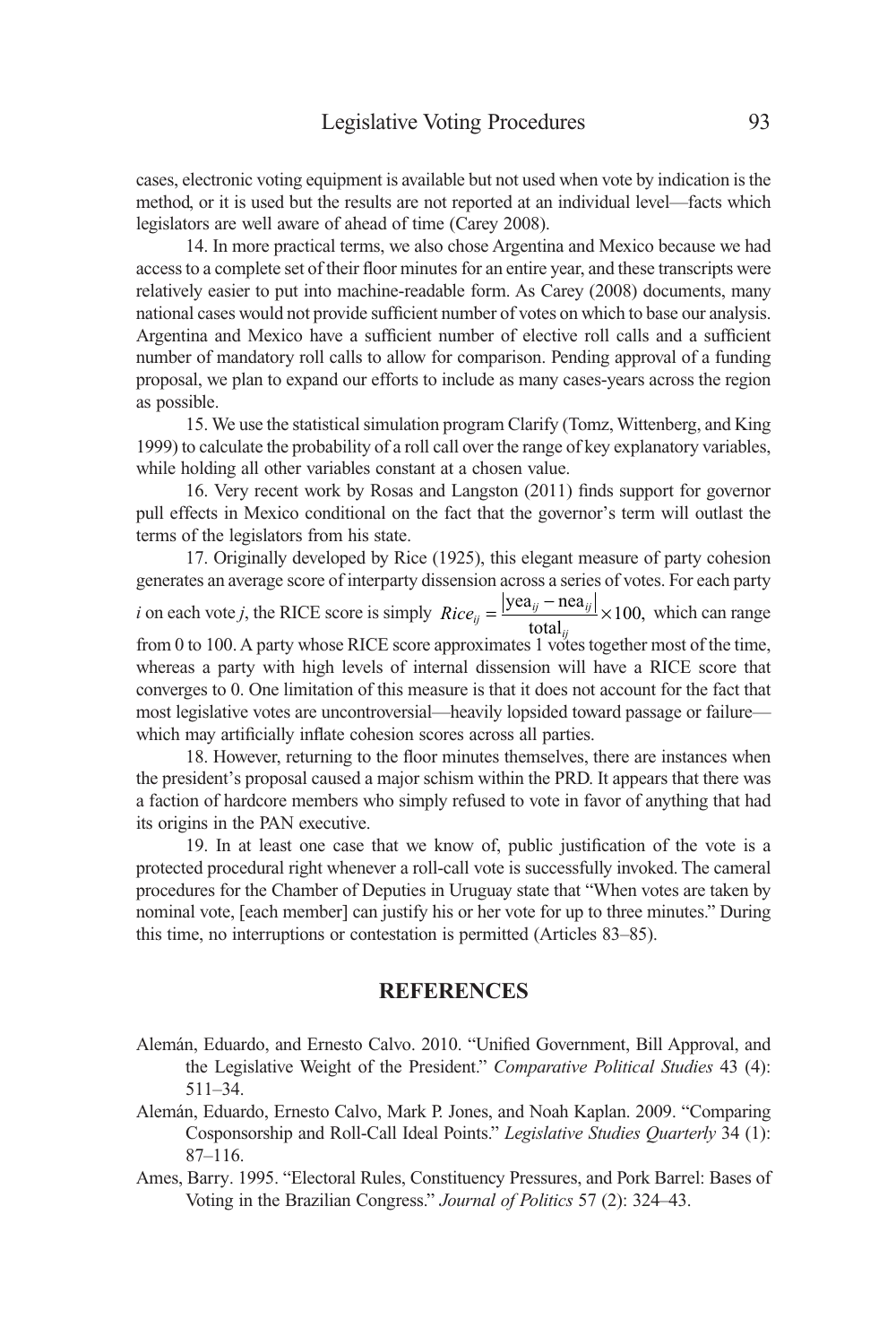- Ames, Barry. 2002. "Party Discipline in the Brazilian Legislature." In *Legislative Politics in Latin America*, ed. Scott Morgenstern and Benito Nacif. Cambridge: Cambridge University Press, 185–221.
- Baumgartner, Frank R., and Bryan D. Jones. 2009. *Agendas and Instability in American Politics*, 2d ed. Chicago: University of Chicago Press.
- Benedetto, Giacomo, and Simon Hix. 2007. "The Rejected, the Ejected, and the Dejected: Explaining Government Rebels in the 2001–2005 British House of Commons." *Comparative Political Studies* 40 (7): 755–81.
- Bianco, William T., David B. Spence, and John D. Wilkerson. 1996. "The Electoral Connection in the Early Congress: The Case of the Compensation Act of 1816." *American Journal of Political Science* 40 (1): 145–71.
- Box-Steffensmeier, Janet M., Laura W. Arnold, and Christopher J.W. Zorn. 1997. "The Strategic Timing of Position Taking in Congress: A Study of the North American Free Trade Agreement." *American Political Science Review* 91 (2): 324–38.
- Bräuninger, Thomas, and Marc Debus. 2009. "Legislative Agenda Setting in Parliamentary Democracies." *European Journal of Political Research* 48: 804–39.
- Canes-Wrone, Brandice. 2001a. "A Theory of Presidents' Public Agenda Setting." *Journal of Theoretical Politics* 13 (2): 183–208.
- Canes-Wrone, Brandice. 2001b. "The President's Legislative Influence from Public Appeals." *American Journal of Political Science* 45 (2): 313–29.
- Canes-Wrone, Brandice. 2006. *Who Leads Whom?: Presidents, Policy, and the Public*. Chicago: University of Chicago Press.
- Carey, John M. 2007. "Competing Principals, Political Institutions, and Party Unity in Legislative Voting." *American Journal of Political Science* 51 (1): 92–107.
- Carey, John M. 2008. *Legislative Voting and Accountability*. New York: Cambridge University Press.
- Carrubba, Clifford J., Matthew Gabel, and Simon Hug. 2008. "Legislative Voting Behavior, Seen and Unseen: A Theory of Roll-Call Vote Selection." *Legislative Studies Quarterly* 33 (4): 543–72.
- Carrubba, Clifford J., Matthew Gabel, Lacey Murrah, Ryan Clough, Elizabeth Montgomery, and Rebecca Schambach. 2006. "Off the Record: Unrecorded Legislative Votes, Selection Bias and Roll-Call Vote Analysis." *British Journal of Political Science* 36 (4): 691–704.
- Chong, Dennis, and James N. Druckman. 2007. "Framing Theory." *Annual Review of Political Science* 10 (1): 103–26.
- Clinton, Joshua D. 2006. "Representation in Congress: Constituents and Roll Calls in the 106th House." *Journal of Politics* 68 (2): 397–409.
- Clinton, Joshua D., Simon Jackman, and Doug Rivers. 2004. "The Most Liberal Senator? Analyzing and Interpreting Congressional Roll Calls." *PS: Political Science and Politics* 37 (4): 805–11.
- Clinton, Joshua D., and John Lapinski. 2008. "Laws and Roll Calls in the U.S. Congress, 1891–1994." *Legislative Studies Quarterly* 33 (4): 511–41.
- Cox, Gary W. 1987. *The Efficient Secret*. Cambridge: Cambridge University Press.
- Cox, Gary W., and Mathew D. McCubbins. 1993. *Legislative Leviathan: Party Government in the House*. Berkeley: University of California Press.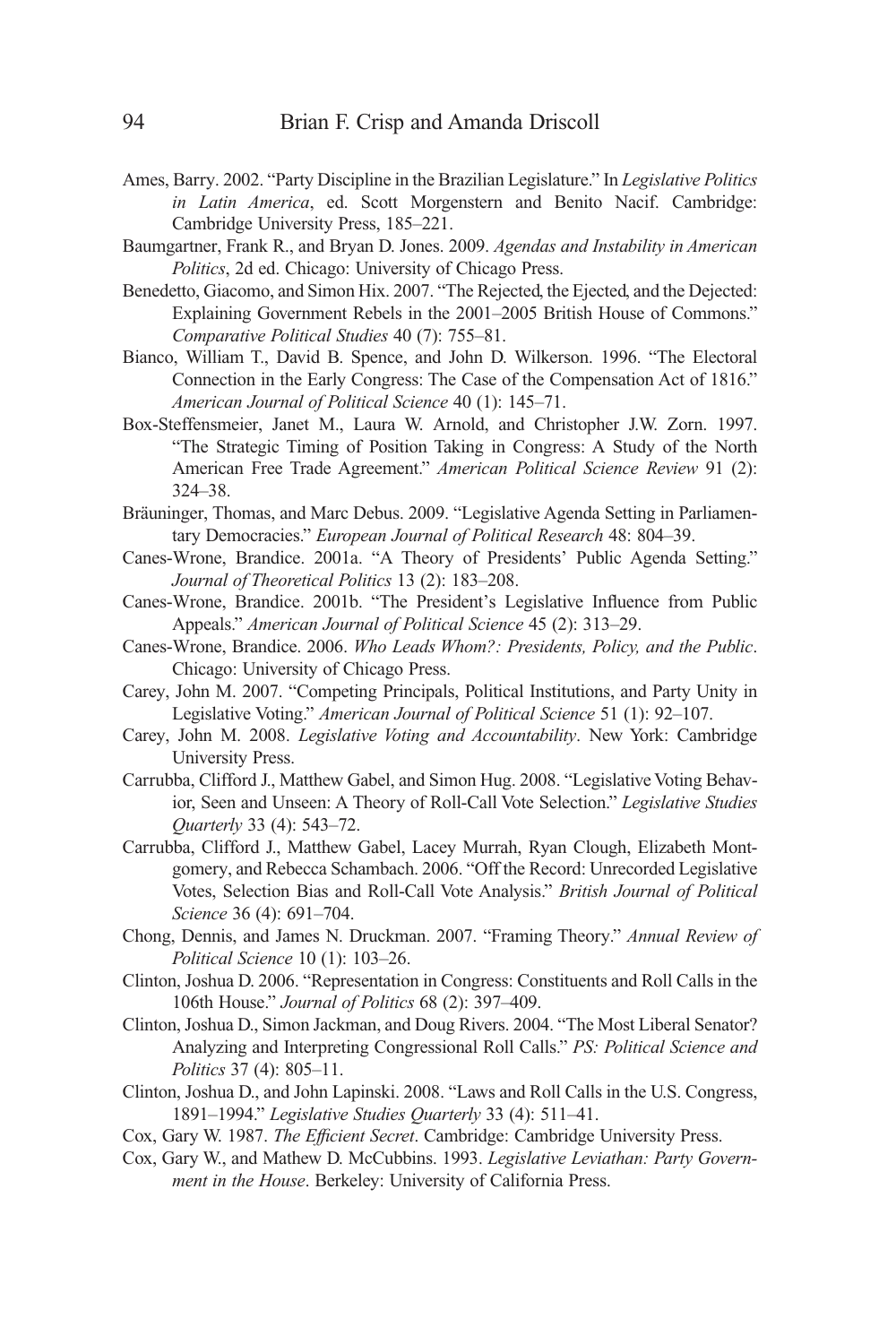- Cox, Gary W., and Mathew D. McCubbins. 1994. "Bonding, Structure, and the Stability of Political Parties: Party Government in the House." *Legislative Studies Quarterly* 19: 215–31.
- Cox, Gary W., and Mathew D. McCubbins. 2002. "Agenda Power in the U.S. House of Representatives, 1877–1986." In *Party, Process, and Political Change in Congress: New Perspectives on the History of Congress*, Vol. 1, ed. David W. Brady and Mathew D. McCubbins. Stanford, CA: Stanford University Press, 107–45.
- Cox, Gary W., and Mathew D. McCubbins. 2005. *Setting the Agenda: Responsible Party Government in the US House of Representatives*. Cambridge: Cambridge University Press.
- Crisp, Brian F., Maria C. Escobar-Lemmon, Bradford S. Jones, Mark P. Jones, and Michelle M. Taylor-Robinson. 2004. Vote-Seeking Incentives and Legislative Representation in Six Presidential Democracies. *Journal of Politics* 66 (3): 823– 46.
- Eaton, Kent H. 2002. "Fiscal Policy Making in the Argentine Legislature." In *Legislative Politics in Latin America*, ed. Scott Morgenstern and Benito Nacif. Cambridge: Cambridge University Press.
- Fenno, Richard F. 1978. *Home Style: Representatives in Their Districts*. Boston: Little, Brown.
- Fenno, Richard F. 1987. "Congressmen and Committees: A Comparative Analysis." In *Congress: Structure and Policy*, ed. Mathew D. McCubbins. New York: Cambridge University Press, 147–78.
- Fiorina, Morris P. 1974. *Representatives, Roll Calls and Constituencies*. Toronto: Lexington Books.
- Golden, Miriam A., and Eric C.C. Chang. 2001. "Competitive Corruption: Factional Conflict and Political Malfeasance in Postwar Italian Christian Democracy." *World Politics* 53 (4): 588–622.
- Groseclose, Tim, Steven D. Levitt, and James M. Snyder, Jr. 1999. "Comparing Interest Group Scores Across Time and Chambers: Adjusted ADA Scores for the U.S. Congress." *American Political Science Review* 93 (1): 33–50.
- Hix, Simon. 2002. "Parliamentary Behavior with Two Principals: Preferences, Parties, and Voting in the European Parliament." *American Journal of Political Science* 46 (3): 688–98.
- Hix, Simon. 2004. "Electoral Institutions and Legislative Behavior: Explaining Voting Defection in the European Parliament." *World Politics* 56 (1): 194–223.
- Hix, Simon, Abdul Noury, and Gérard Roland. 2005. "Power to the Parties: Cohesion and Competition in the European Parliament, 1979–2001." *British Journal of Political Science* 35 (2): 209–34.
- Hix, Simon, Abdul Noury, and Gérard Roland. 2006. "Dimensions of Politics in the European Parliament." *American Journal of Political Science* 50 (2): 494– 511.
- Huber, John D. 1996. *Rationalizing Parliament: Legislative Institutions and Party Politics in France*. New York: Cambridge University Press.
- Hug, Simon. 2009. "Selection Effects in Roll Call Votes." *British Journal of Political Science* 40 (1): 225–35.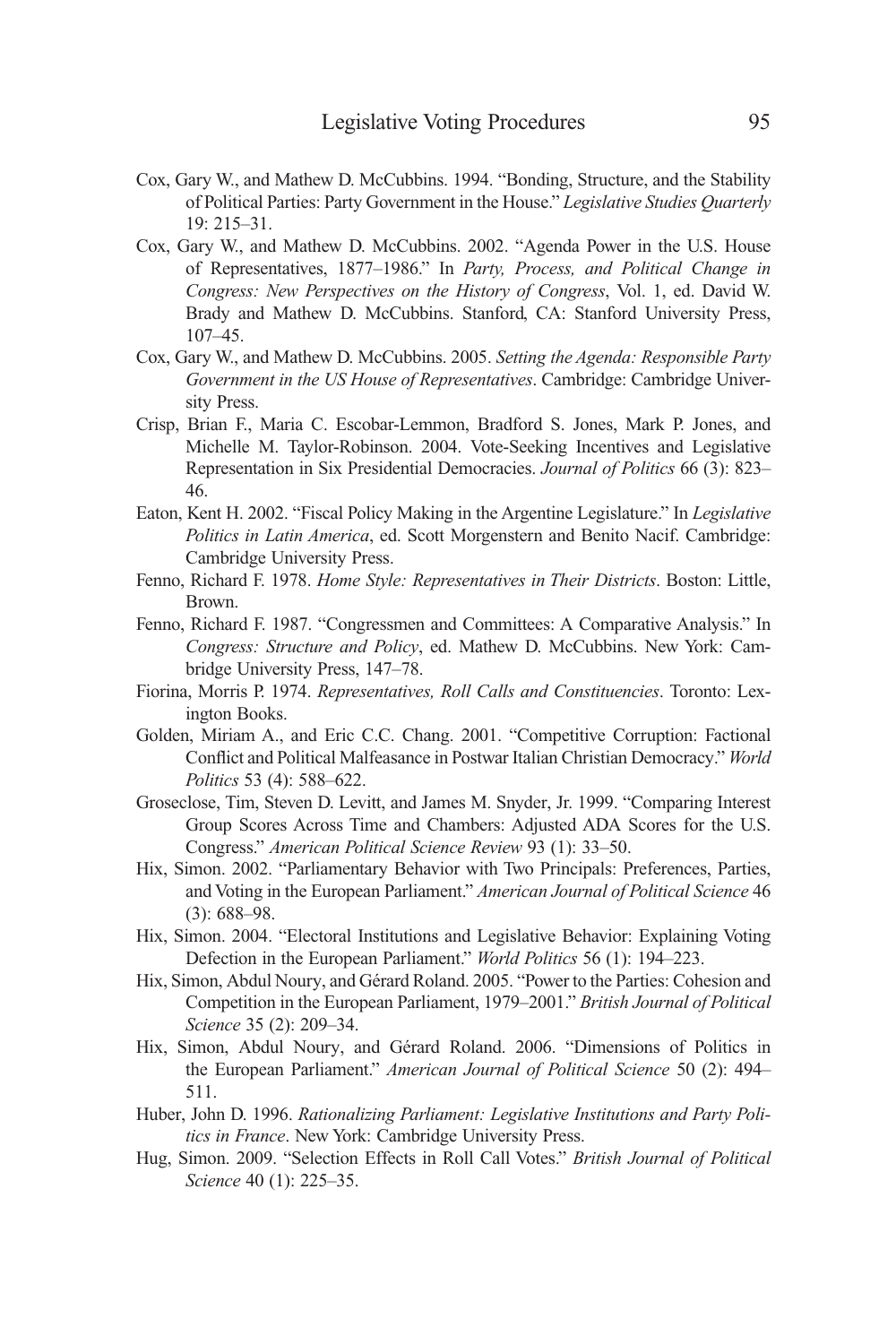- Jenkins, Jeffery A., and Charles Stewart III. 2003. "Out in the Open: The Emergence of *Viva Voce* Voting in House Speakership Elections." *Legislative Studies Quarterly* 28 (4): 481–508.
- Jones, Mark P., Wonjae Hwang, and Juan Pablo Micozzi. 2009. "Government and Opposition in Argentina, 1989–2007: Understanding Inter-Party Dynamics through Roll Call Vote Analysis." *Journal of Politics in Latin America* 1 (1): 67–96.
- Jones, Mark P., Sebastian M. Saiegh, Pablo T. Spiller, and Mariano Tommasi. 2002. "Amateur Legislators-Professional Politicians: The Argentine Congress." *American Journal of Political Science* 46 (3): 656–69.
- Kernell, Samuel. 1986. *Going Public: New Strategies of Presidential Leadership*. Washington, DC: CQ Press.
- King, Gary, and Justin Grimmer. 2009. "Quantitative Discovery from Qualitative Information: A General-Purpose Document Clustering Methodology." Presented at the annual meeting of the Political Methodology Conference, New Haven, CT.
- Krehbiel, Keith. 1992. *Information and Legislative Organization*. Ann Arbor: University of Michigan Press.
- Kreppel, Amie, and Simon Hix. 2003. "From Grand Coalition to Left-Right Confrontation." *Comparative Political Studies* 36 (1/2): 75–96.
- Martin, Lanny W., and Georg Vanberg. 2004. "Policing the Bargain: Coalition Government and Parliamentary Scrutiny." *American Journal of Political Science* 48 (1): 13–27.
- Mattila, Mikko. 2004. "Contested Decisions: Empirical Analysis of Voting in the European Union Council of Ministers." *European Journal of Political Research* 43 (1): 29–50.
- Mayhew, David R. 1974. *Congress: The Electoral Connection*. New Haven, CT: Yale University Press.
- Miller, Warren E., and Donald E. Stokes. 1963. "Constituency Influence in Congress." *American Political Science Review* 57 (1): 45–56.
- Monroe, Burt M., Michael P. Colaresi, and Kevin M. Quinn. 2008. "Fightin' Words: Lexical Feature Selection and Evaluation for Identifying the Content of Political Conflict." *Political Analysis* 16 (4): 372–403.
- Morgenstern, Scott. 2004. *Patterns of Legislative Politics: Roll-Call Voting in Latin America and the United States*. Cambridge: Cambridge University Press.
- Morgenstern, Scott, and Benito Nacif. 2002. *Legislative Politics in Latin America*. Cambridge: Cambridge University Press.
- Nacif, Benito. 2002. Understanding Party Discipline in the Mexican Chamber of Deputies: The Centralized Party Model. In *Legislative Politics in Latin America*, ed. Scott Morgenstern and Benito Nacif. Cambridge: Cambridge University Press, 254–84.
- Poole, Keith, and Howard Rosenthal. 2000. *Congress: A Political-Economic History of Roll Call Voting*. New York: Oxford University Press.
- Rice, Stuart A. 1925. "The Behavior of Legislative Groups." *Political Science Quarterly* 40 (1): 60–72.
- Riker, William. 1986. *TheArt of Political Manipulation*. New Haven, CT: Yale University Press.